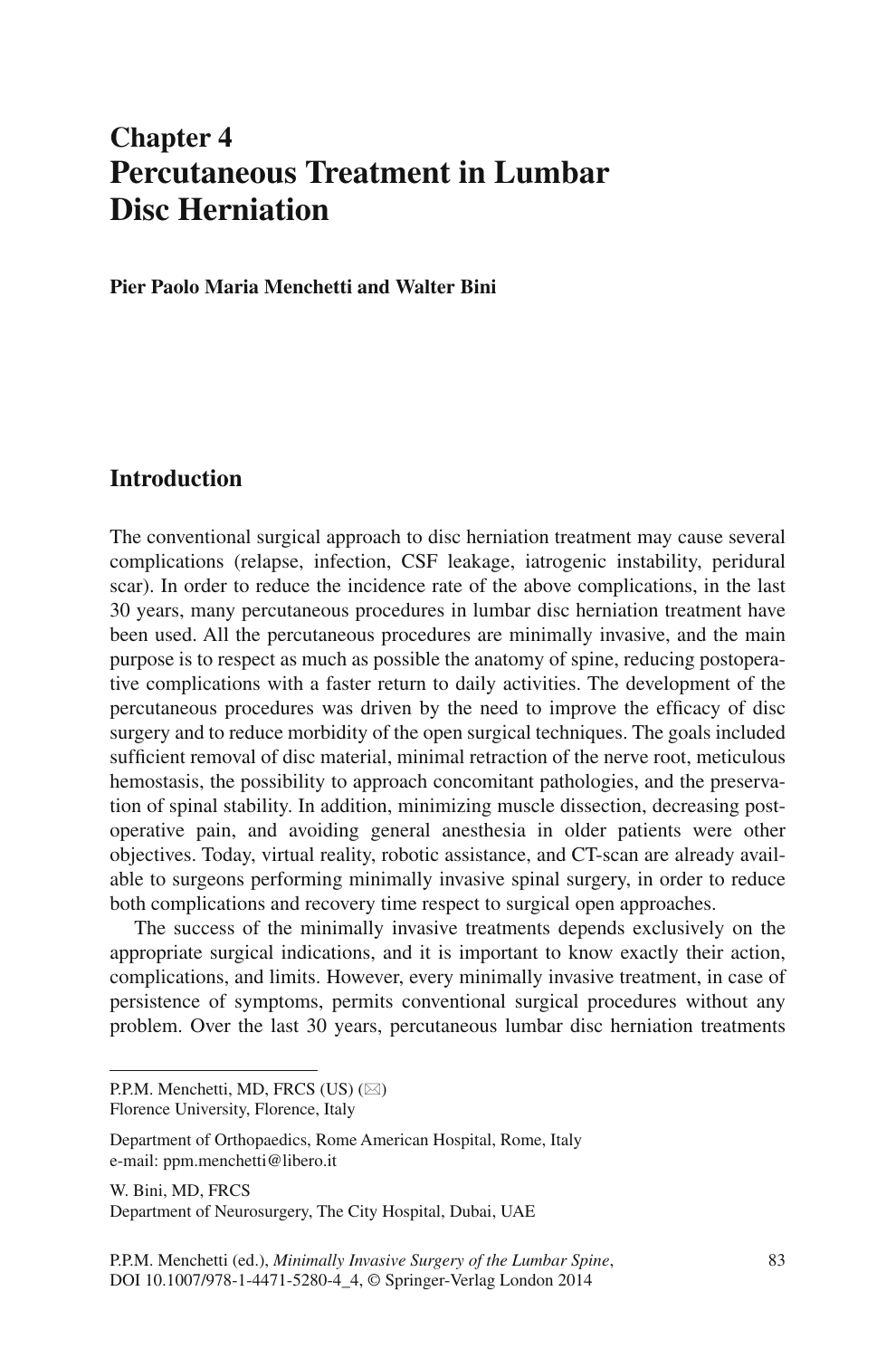have included several procedures such as chemonucleolysis, percutaneous automated nucleotomy, percutaneous manual and endoscopic nucleotomy, IDET (intra discal electro thermal) therapy, nucleoplasty (coblation), PLDD (percutaneous laser disc decompression), and hydrodiscectomy.

# **Background**

Minimally invasive surgery of spine could have originated in 1963, when Smith [1] begin to use intradiscal injection of chymopapain in patients affected by sciatica. This procedure had a widespread clinical use in the 1970s but lost popularity because of severe complications, such as transverse myelitis and anaphylactic shock. In 1978, Williams  $[2]$  modified the operating microscope from brain surgery to discectomy, publishing the first series. The advantages of minimally invasive spinal surgery were shown compared to the traditional surgical approach. The advantages included one-inch incision, improved visualization and illumination, reduced operating time, and shortening of the hospitalization with a faster return to daily activities. The need to improve the efficacy of disc surgery and to reduce morbidity, mortality, and the cost of the procedures provided the impetus for the development of chemonucleolysis and microdiscectomy. Surgical goals included sufficient disc removal, minimal nerve root retraction, excellent hemostasis, ability to detect and evaluate concomitant pathology, and preservation of spinal instability.

In order to find further surgical alternatives to laminectomy and open discectomy, Hijikata <a>[3]</a> in 1975 performed a percutaneous nucleotomy under local anesthesia coupled with a partial resection of the disc material by a posterolateral surgical approach. Intradiscal pressure was strongly reduced with removal of nucleus polposus inside the central portion of the disc, releasing thereby irritation of the nerve root and the pain receptors around the disc herniation. However because of the posterolateral surgical approach and the instrumentations to be improved, a small amount of disc material could be removed. Anatomic structures into the spinal canal could not be directly visualized, but  $2-3$  g of disc were extracted by initial penetration of the capsule with a fenestrated punch and serial insertion of punch forceps through cannulas of increasing size. After performing discography by introducing Evans blue dye into the disc, only blue-stained material was removed. The percutaneous approach was further developed with modified instrumentation. The outer diameter of the working sheath was enlarged to 6.9 mm and the inner 1–5 mm, allowing the introduction of upbiting and deflecting forceps. Finally, with the introduction of small-caliber glass fiber optics, visualization of the foraminal and extraforaminal regions was possible.

By 1985, Onik and his coworkers [4] developed a blunt-tipped suction cutting probe for automated percutaneous lumbar discectomy in contained disc herniation treatment. The simultaneous cutting and aspirating of the nucleus polposus was monitored under C-arm fluoroscopy. Subsequently, a curved cannula through which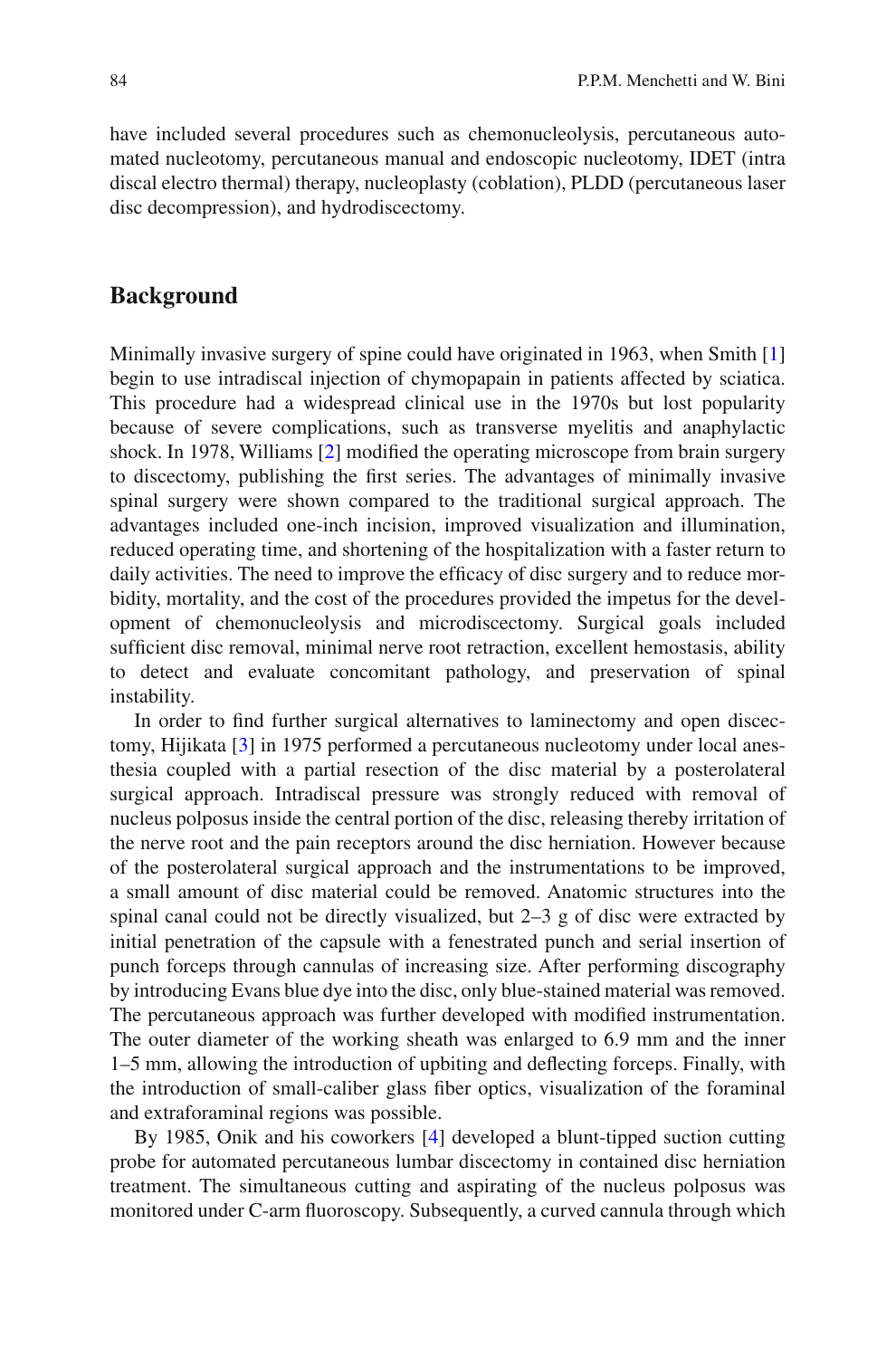a flexible nucleotome could be placed also into the L5–S1 disc space was designed. In 1983, Friedman [5] used a chest tube and speculum introduced into the disc through a 1-in. incision over the iliac crest. Sheppered  $[6]$  designed retroacting rongeurs to retrieve material from the posterior region of the disc, but none of the above-mentioned techniques were effective for sequestered fragments or important degenerative changes. Intradiscal pressure studies before and after laser treatment of cadaveric disc were performed by Asher [7] beginning in 1985. Percutaneous intradiscal laser nucleotomy with a special tip pressure transducer was also reported by Yonezawa  $[8]$  in 1990, demonstrating that after laser vaporization, the nucleus polposus was replaced with cartilaginous fi brous tissue, obtaining similar changes after open laminectomy an discectomy.

 Considering the increasing demand for a minimally invasive spinal approach, the following criteria for percutaneous nucleotomy were set: (1) age less than 45 years, (2) no perforation of the posterior longitudinal ligament, (3) no preexisting of degenerative spinal canal stenosis, (4) no malformation of the neural structures, (5) at least 6 months conservative treatment without a response. In addition, the goal was a removal of disc from posterior part of herniation, preserving the central nuclear material.

 In 1995, percutaneous radiofrequency thermocoagulation was introduced by Troussier [9]. Using a bipolar radiofrequency electrode and a radiofrequency alternating current could coagulate and necrose the nucleus polposus, decompressing the nerve root. The current state of the art in minimally invasive spinal surgery is quite interesting, enabling skilled spinal surgeons to make an accurate diagnosis and to perform more effective operations with lower morbidity.

# **Percutaneous Procedures for Lumbar Disc Herniation Treatment**

### *Chemonucleolysis*

 Chemonucleolysis is the term used to denote chemical destruction of nucleus polposus (chemo–nucleo–lysis). The history of chemonucleolysis is related to Lyman Smith's studies [10]. Intradiscal injection of chymopapain, an enzyme derived from papyrus, causes hydrolysis of the cementing proteins of the nucleus polposus, without any damage on the annulus. The enzyme works in about 2 or 3 weeks, reducing the symptomatic bulging or protruded disc. Nucleus polposus is soft, gelatinous material in the center of the disc, surrounded by a tough fibrous coating (annulus). In disc herniation, weakened or torn annulus allows nucleus polposus to ooze out. A protruded disc is intact, but bulging. In an extruded disc the fibrous coating has torn, but it is still connected to the disc. In a sequestered disc, a fragment of nucleus polposus has broken loose from the disc and is free in the spinal canal. Chemonucleolysis is not effective in sequestered discs.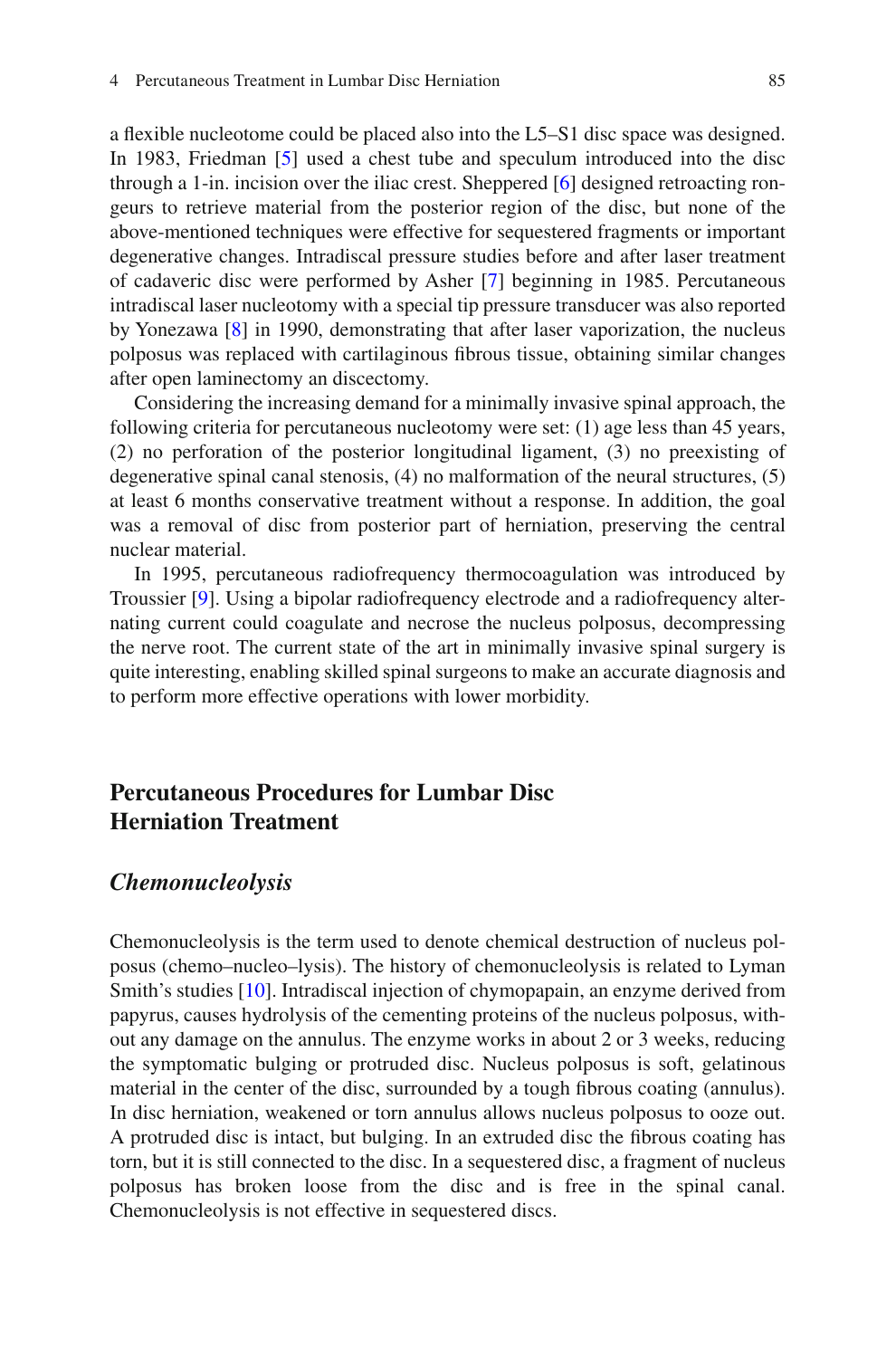#### **Indications**

- 1. 18–50-year-old patient with contained disc herniation
- 2. No neurological deficits
- 3. Leg pain worse than lower back pain
- 4. Conservative treatment failure
- 5. Patient wishes to avoid surgery

 The procedure is performed in the operating room, generally under local anesthesia. A small-gauge needle is placed under C-arm control in the center of the affected disc. Once needle placement is confirmed, discography is advisable. Next, only a small test dose of chymopapain is injected, following by a 10–15 min waiting period in order to observe signs of an allergic reaction. If no allergic reaction is noted, the procedure is completed. Patient is discharged in 24 h with absolute rest of 1 week. Because chymopapain is derived from papaya, about 0.3 % of patients are allergic to chymopapain and go into life-threatening shock when exposed to the enzyme. Symptoms of anaphylactic shock usually develop immediately, but can also occur up 2 h after procedure. Other signs of less severe allergic reaction such as rash, urticarial, could take place immediately or up to 15 days after the procedure. Neurological complications included acute transverse myelitis/myelopathy (ATM), paralysis, leg pain or weakness, foot drop, and numbness  $[11, 12]$ . The rate of good/excellent results is generally about 70–80 %, but about 30 % of patients require 6 weeks for relief of pain [11, 12]. In the United States, the procedure is accepted only on lumbar discs. The complication rate reported is about  $0.2-0.5$  %. The mortality rate is less than  $0.2 \%$  [11, [12](#page-21-0)].

### *Automated Percutaneous Nucleotomy*

Automated percutaneous nucleotomy was introduced by Onik in 1985 [13].

In 1975, Hijikata [14] introduced the percutaneous manual nucleotomy, which was expanded by Onik, a radiologist, who developed an automated device (the nucleotome), consisting of a modified 2.5 mm probe. The probe contains a cutter and a suction mechanism. The first nucleotome aspiration probe had an attached needle 8 in. (20.3 cm) long, 2 mm diameter. It involved a rounded closed end with a single side port close to the distal end (Fig. [4.1](#page-4-0) ). The nuclear material is cut and suctioned to an outside reservoir. The exact mechanism of action of the probe is not clear, and in 65–70 % of cases postoperative CT scan performed at 6 and 11 months after the procedure does not show significant change in the intervertebral disc [15]. Since 1985, more than 200,000 procedures have been performed with a recorded success rate of about 70–80  $\%$  [16]. Biomechanical studies suggest a reduction of the height of the disc with a reduction of the intradiscal pressure, in order to decompress the corresponding nerve root with a resolution of the symptoms.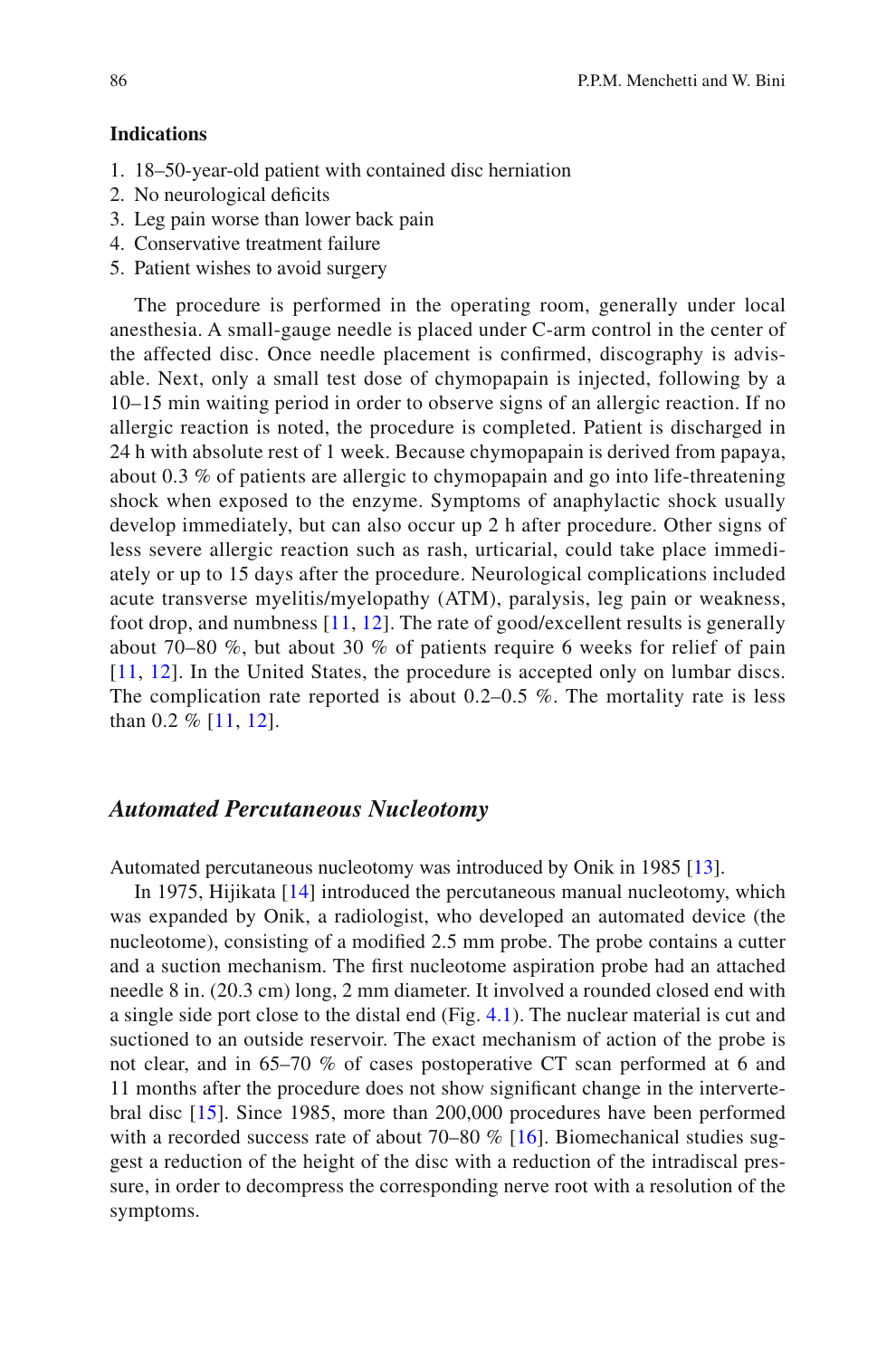<span id="page-4-0"></span>

#### **Indications**

- 1. Patients under 45 years of age with leg pain greater than back pain
- 2. Contained disc herniation on CT scan and/or MRI
- 3. Failure after 6 weeks conservative treatment
- 4. No spondilosis
- 5. No central or lateral spinal stenosis

 Provocative discography is advisable. When there is doubt about disc extrusion, discography could investigate annulus integrity and posterior longitudinal ligament. A free flow of contrast into the epidural space could confirm a complete tear, while flow into the area of herniation shows a communication with the nucleus polposus. In the presence of multiple levels of disc disease on CT or MRI, provocative discography revealed the levels requiring the surgical procedure. The procedure is performed in the operating room under local anesthesia and/or EVS (endovenous sedation). Under antero-posterior and lateral C-arm control, the 2.5 mm probe is positioned into the nucleus polposus via a standard posterolateral approach. The opening at the tip of the nucleotome in combination with the cutting blade allows the nuclear material to be pulled into the opening cut, and transferred to the suction section. The probe takes about 15–20 min to permit the cut and suction of about 2–5 g of intervertebral disc.

 Many patients feel immediate relief from pain following the procedure, and most of them are able to perform daily living activities within 24 h. A hospitalization of 24 h may be advisable because, in some cases, low back spasms last a few days. Postoperatively, a physical therapy program is recommended.

The reported success rates of this operation by itself vary from 29  $%$  [17] to 75 % [ 18 ]. From the above considerations, the best candidates for the procedure are those with small contained disc herniation; the disc should have a minimal amount of degeneration and should not be decreased in height too much. Noncontained disc herniation or sequestered disc are serious contraindications. Several days of postoperative low back pain have been described. The overall complications rate is very low.

### *Percutaneous Manual and Endoscopic Nucleotomy*

The first report of percutaneous nucleotomy was in  $1975$  [14], through a posterolateral approach to the disc. In the first series, the approach to the disc was both unilateral that bilateral, using progressive dilators (3.5–4.5 mm) in which relative forceps,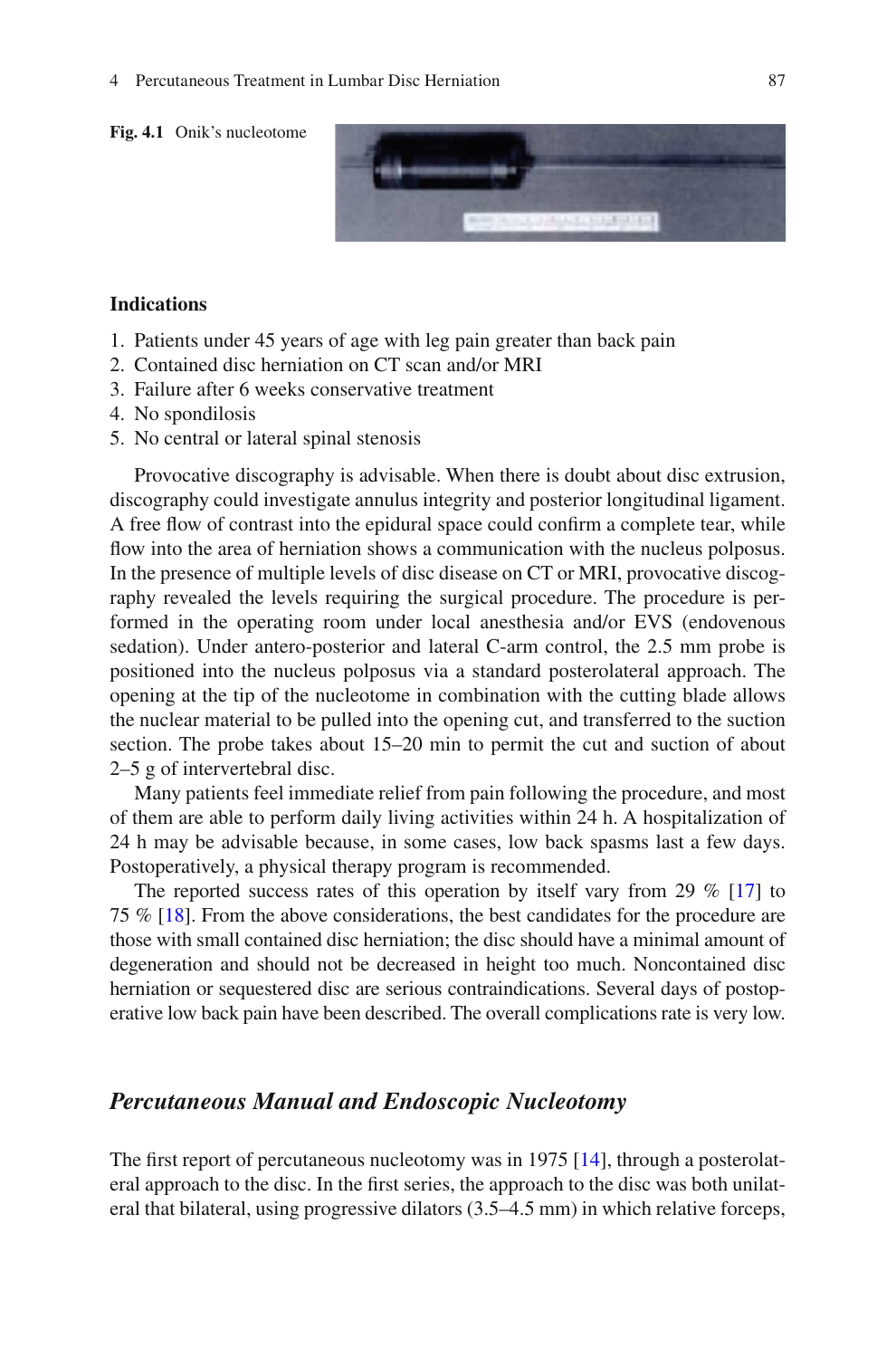under C-arm control, were introduced for disc removal. The instrumentation used for the procedure involved an annulus cutter, forceps, and graspers to cut and remove nucleus polposus from the center of the disc. One drawback of the procedure was the repeated in-and-out movement of the probe through the disc, which is not good for the annulus. The technique resected the nuclear substance of the disc, and not the herniated portion, in order to reduce the intradiscal pressure, which in turn retracted the contained herniation back into the disc, relieving compression on the nerve root. Initial results of the procedure were satisfactory, with a 72 % success rate [19]. Because of vascular injuries and discitis, the need for further innovation was recognized.

In the early 1990s, Kambin  $[20]$  introduced the use of endoscope in the spine through an anatomic landmark called "Kambin's triangle" (Fig.  $4.2a$ , b), in order to permit the direct surgical visualization of the nerve root and the disc herniation. Kambin's triangle is the site of surgical access for posterolateral endoscopic discectomy. It is defined as a right triangle over the dorsolateral disc. The hypotenuse is the exiting nerve, the base (width) is the superior border of the caudal vertebra, and the height is the traversing nerve root. Kambin initially emphasized avoiding the spinal canal and staying within the confines of the triangular zone. The endoscope and instruments are introduced through a cannula between the traversing and exit-ing nerves in the area known as Kambin's triangle (Fig. [4.2a, b](#page-6-0)).

#### **Indications**

- Patients with radicular pain persisting more than 3 months, relieving at rest
- Radicular pain radiating in standing position
- Contained disc herniation on CT scan and/or MRI
- Up to 50 % reduction of the spinal canal without central or lateral spinal stenosis
- Foraminal disc herniation

 The equipment for the endoscopic discectomy is dedicated. A specially designed multichannel discoscope (Fig.  $4.3a$ ) with a large working channel provides the quality imaging needed to target disc pathology. The flow integrated system permits keeping the surgical field clear, even in case of bleeding. A pressure and volume controlled pump, coupled with a bipolar radiofrequency, helps to control the bleeding. Evocative discography is performed before the procedure, under fluoroscopic control, and following the discography, a guidewire is inserted into a 18-gauge (1.1 mm) spinal needle used for discography, followed by an incision with a no. 11 scalpel. An obturator dilates the muscles up the annulus, then a blunt technique is used to fenestrate the annulus and a cannula is inserted around the obturator as the tubular access to the disc. A beveled or open slotted cannula with a tang is employed to anchor the ventral portion of the cannula onto the annulus, leaving the dorsal window open towards the epidural space. The disc, posterior annulus, and the epidural space are in the field of vision of a  $20^{\circ}$  wide-angle endoscope (Fig. 4.3b). Special instruments, such as pituitary forceps and flexible shavers permit one to remove the disc, under direct endoscopic visualization.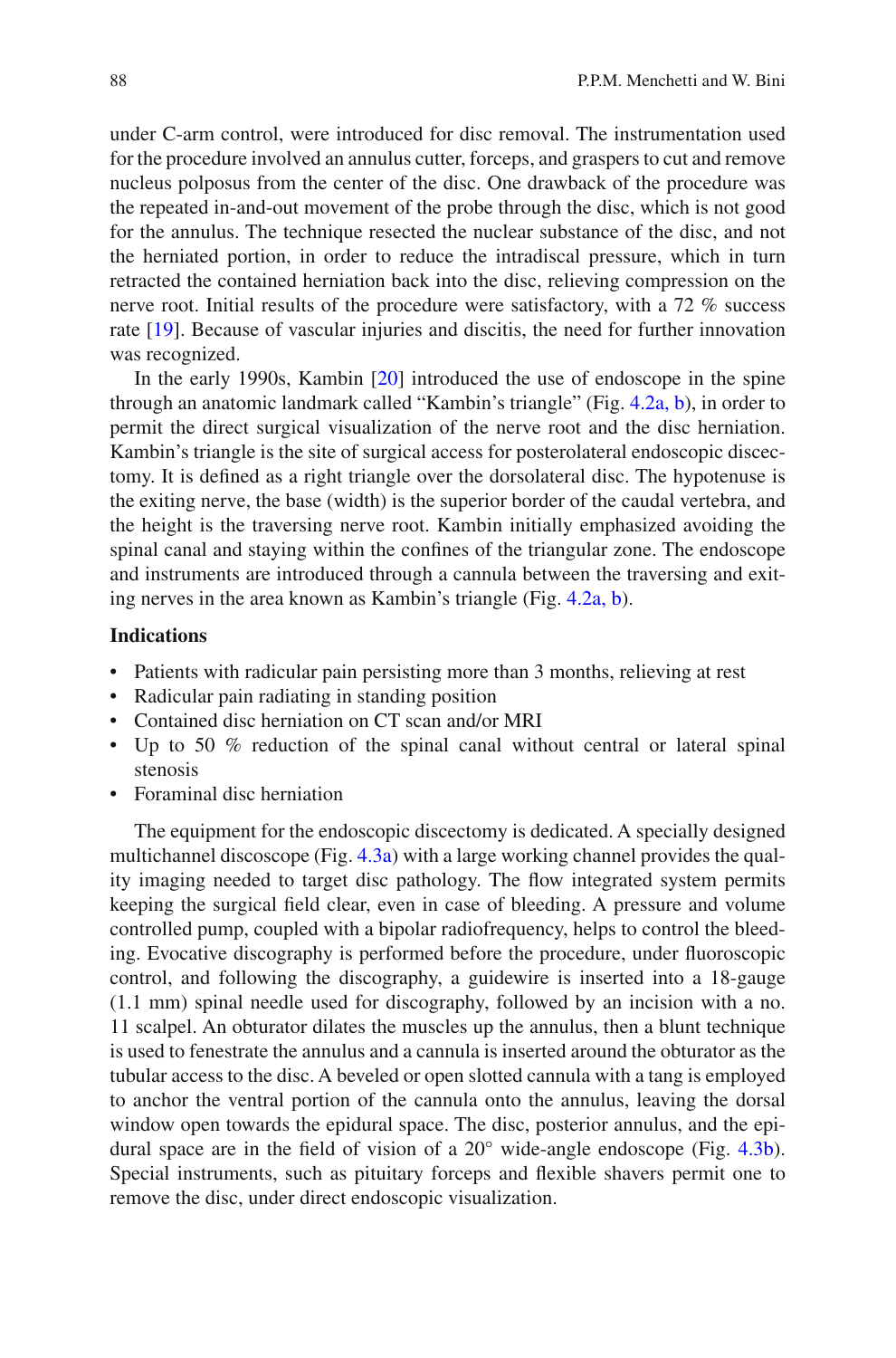<span id="page-6-0"></span>

 **Fig. 4.2** ( **a** ) Kambin's triangle, a *right triangle* over the dorsolateral disc. The hypotenuse is the exiting nerve, the base (width) is the superior border of the caudal vertebra, and the height is the traversing nerve root. ( **b** ) Kambin's triangle anatomical landmarks on specimen spine. ( **c** ) intraoperative endoscopic view of disc herniation (at 6 'o clock) and nerve root (between 3 'o clock and 9 'o clock)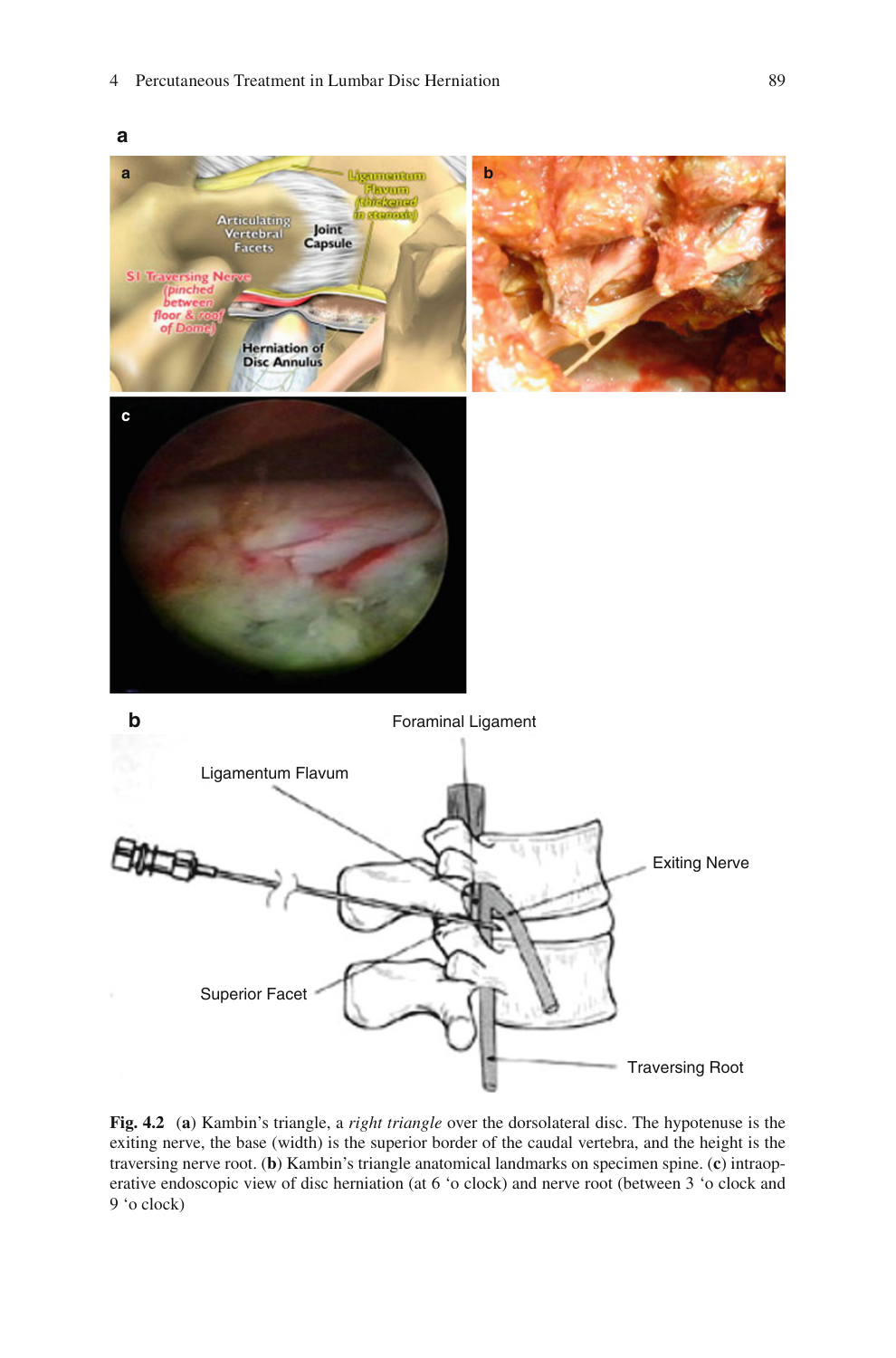<span id="page-7-0"></span>**Fig. 4.3** (a) YESS<sup>®</sup> Spine Endoscope (Richard Wolf, Germany): Original Wolf spine endoscope, dual irrigation channels for a clearer field, rod lens optics for pristine images, 2.7 mm working channel accepts a wide range of instrumentation, including spine endoscopy forceps, trigger-flex bipolar probe, shaver blades and burrs, laser and water-jet cutter. ( **b** ) Transforaminal approach for lumbar discectomy



 A strict selection of the surgical cases with a growing knowledge of the endoscopic techniques may give excellent/good results up to 72–88 %. Clinical outcome in over 2,500 patients evaluated both retrospectively and using an SF-36 questionnaire stated excellent/good results in more than 70 % of patients. No infection or nerve injury was found, but we must advance along the learning curve of the procedure in order to safely use the endoscope  $[21]$ . An interesting study [22] comparing microdiscectomy and percutaneous endoscopic discectomy showed, after 2 years, a success rate of 80 % using endoscopy, versus 65 % using microdiscectomy; after endoscopic discectomy, neurological deficits disappeared in 90 % of cases, versus 70 % after microdiscectomy. The return to daily activities was faster and at a higher percentage (95 %) after endoscopy compared to microsurgery (72 %).

 From the above considerations, it appears that percutaneous discectomy (manual or endoscopically assisted) reduces postoperative complications and hyatrogenic damage due to open surgical approach for the following reasons: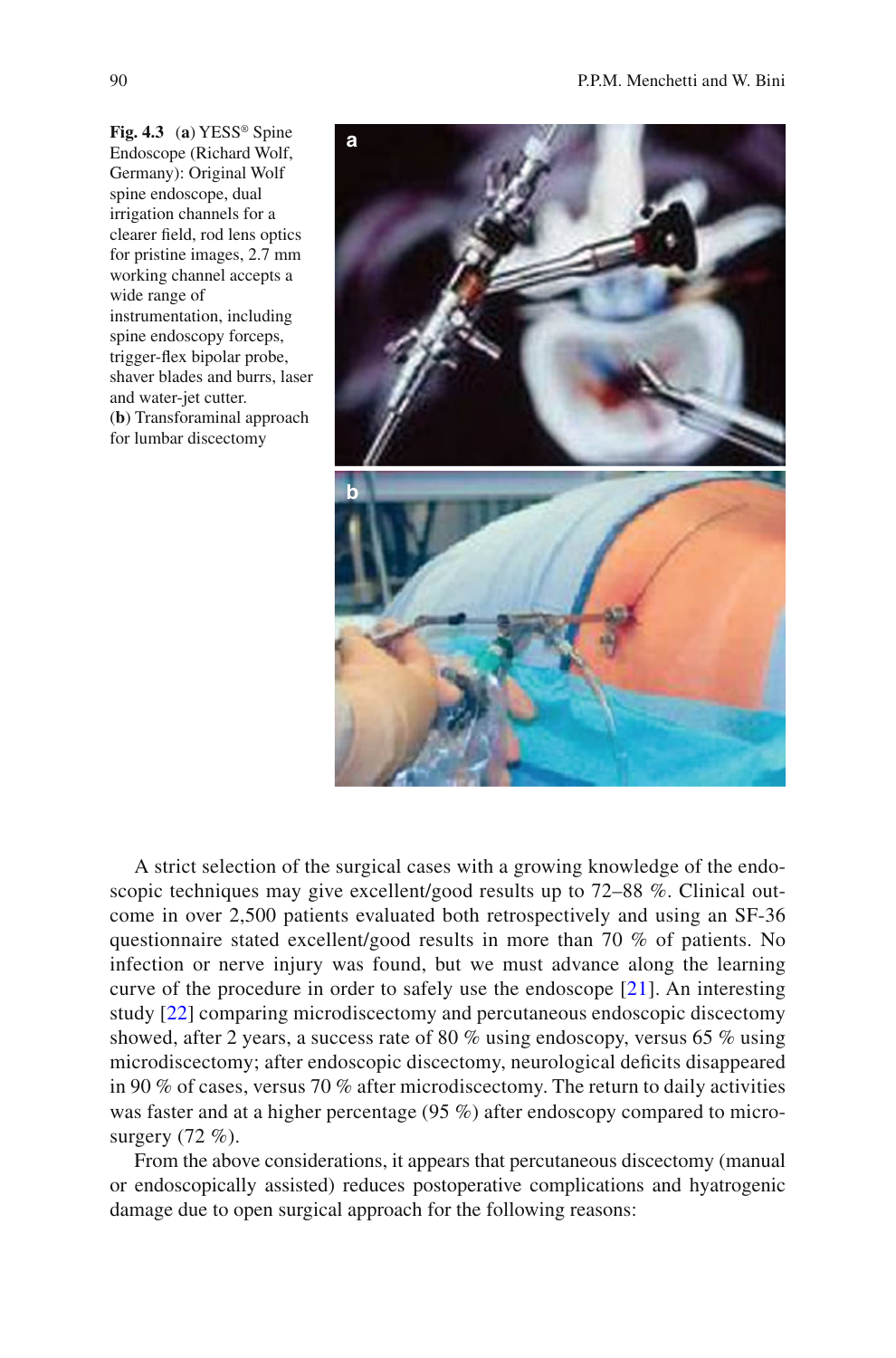#### 4 Percutaneous Treatment in Lumbar Disc Herniation

- Posterolateral approach does not enter the spinal canal
- No periradicular/peridural scar formation (reported in 6–8 % after open surgery)
- Reduction of infection rate
- Does not give postoperative hyatrogenic instability
- Day surgery hospitalization
- Avoidance of general anesthesia
- Faster return to daily activities

In 1993, Destandau [23] designed a specially modified endoscopic instrumentation, the Destandau Endospine® System, Karl Storz (Fig.  $4.4a$ , b), in order to realize an "endoscopically assisted lumbar microdiscectomy." The instrumentation was designed to resolve two main difficulties presented by endoscopic disc removal. First, the working space was created mechanically and not by fluid pressure. Second, the angle between the working channel and the optics channel provided the triangulation necessary to keep the distal ends of the instruments constantly in view.

 In 1998, complete standard instrumentation was available (Karl Storz, Tuttlingen, Germany). Under general anesthesia and fluoroscopic control, in prone position, a 15 mm paramedian incision was performed, a 12 mm osteotome was inserted down to the lamina, and the ENDOSPINE™ tube with obturator was inserted down to the lamina. The device housed three access tubes, respectively for endoscope, suction cannula (4 mm diameter), and the largest (9 mm diameter) for surgical instruments. The first two were parallel, and the third was with an angle of  $12^{\circ}$  with the tubes converging into the plane of the posterior longitudinal ligaments. The angulation enabled the surgeon to keep the distal ends of the instruments in view at all times and to use the suction cannula as a second dissecting instrument. The system included also a nerve root retractor. Part of superior lamina and articular process was resected to expose the nerve root. Dissection of the nerve root and disc herniation removal proceeded only after adequate nerve root visualization under endoscopic illumination and magnification. Epidural veins and any bleeding points were cauterized if necessary. The total time for the procedure, after an adequately long learning curve, could vary from 60 to 120 min. Patient satisfaction was over 85 %. Low complication rates, less than 2 %, have been reported. The endoscope allowed the same access port and the same surgical technique to be used classically on the spinal canal and disc, reducing the skin incision and the overall tissue dissection. The advantages of this technique were the same as open microdiscectomy, but the immediate postoperative effects were reduced, providing a more rapid rehabilitation and return to daily activities. The method allowed a paramedial approach by partial bony resection of the isthmus, regardless of the location of the herniation and the level involved. The appropriate endoscopic view of the nerve root and ganglion reduced the risk for neural damage to a minimum.

In summary, the Destandau procedure, transporting the surgeon's field of vision directly into the operative site, enhances the visualization of structures and more than compensates for the absence of three-dimensional perception. The relatively wide angle of vision permits also a good approach to foraminal disc herniation.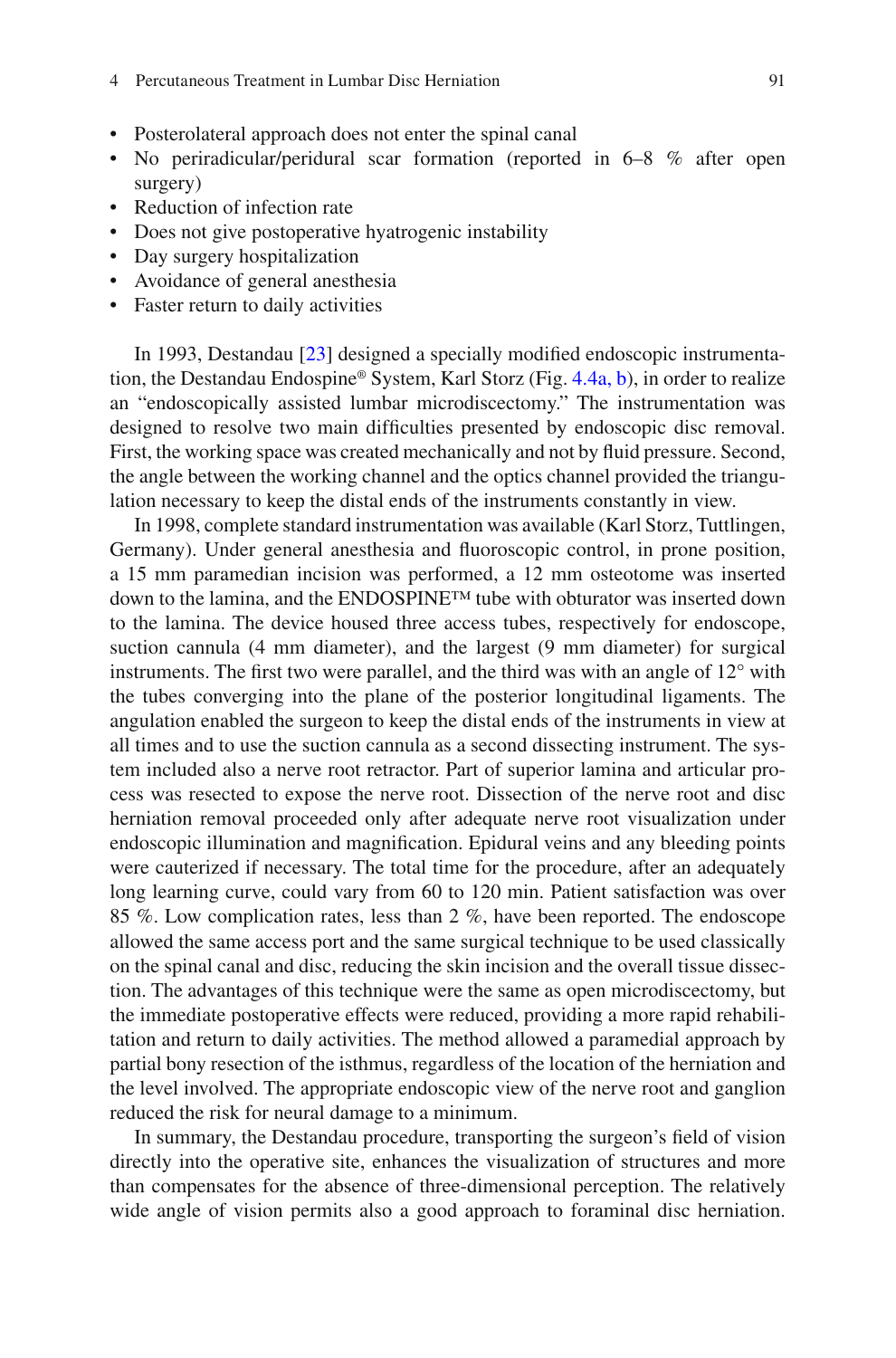<span id="page-9-0"></span>

 **Fig. 4.4** ( **a** ) Destandau Endospine® System (Karl Storz). ( **b** ) Destandau Endospine® System (Karl Storz), patient positioning and operative setup

The paramedial endoscopic technique can also be applied for decompressing segmental stenosis and the wide field of view permits decompression of both sides through unilateral access.

 Over the years, percutaneous discectomy, since its introduction, has experienced several innovations, due not only to the minimally invasive approach to the spinal canal with smaller instrumentations but also to the availability of several physical systems in order to decompress the compressed nerve root through a reduction of the volume of the herniated disc. Because the intervertebral disc could be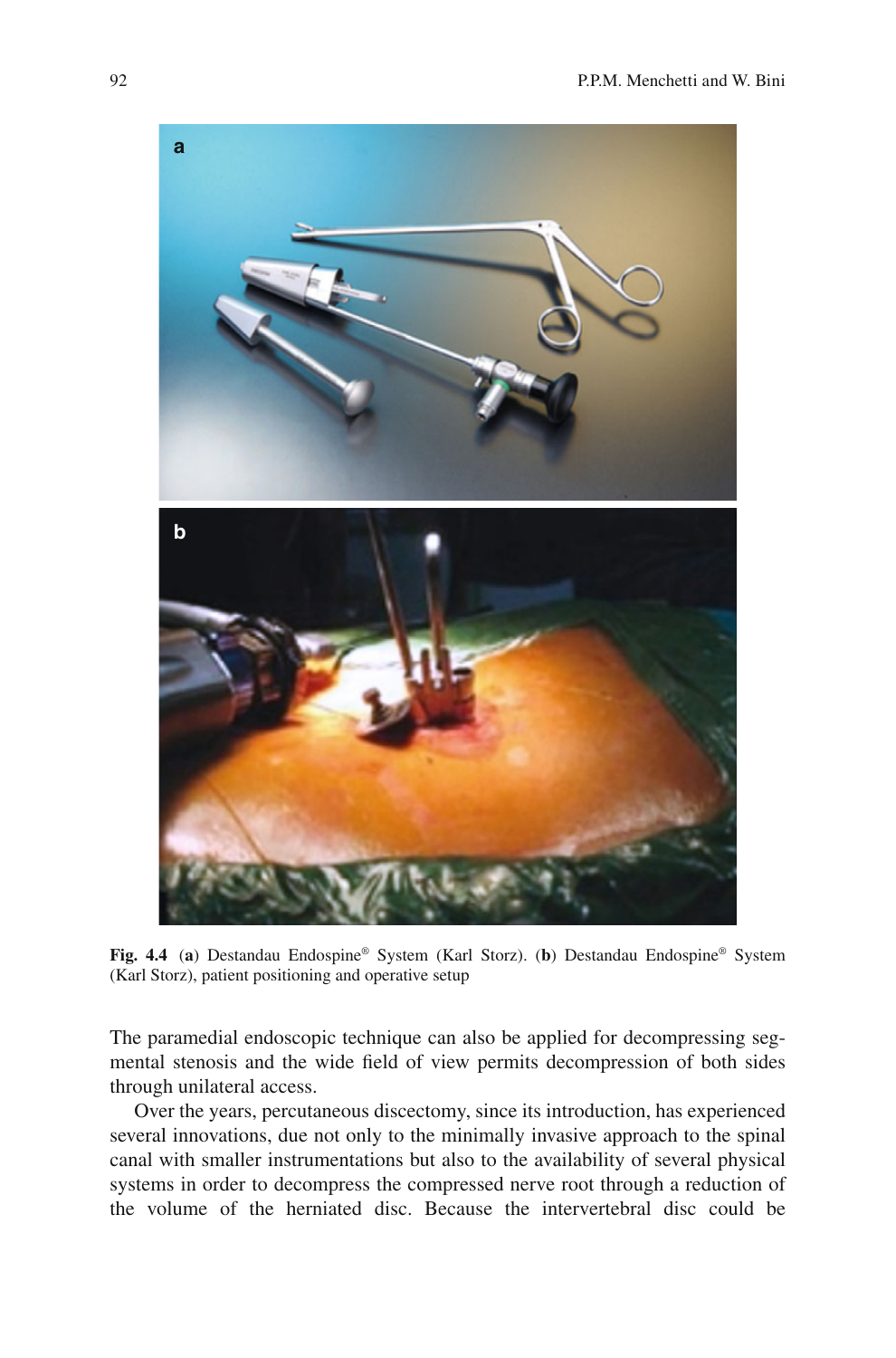considered a closed hydraulic space, from a physilas point of view, a small reduction of volume will give a great reduction of the intradiscal pressure.

 For these reasons, since 1990, several physical energies have been used for percutaneous discectomy: monopolar radiofrequency, bipolar radiofrequency, and laser.

# *IDET (Intra Discal Electro Thermal) Therapy*

 Intra discal electro thermal therapy (IDET) has been introduced in latter the half of 1990s for the treatment of chronic discogenic low back pain due to ruptured annulus and/or small contained disc herniation. In 1997, Saal  $[24]$  proposed repairing the torn annulus with heat from a thermal resistive coil. Previous application in arthroscopy of radiofrequency current used for stabilizing a joint capsule by shrinkage of collagen and granulation tissue cauterization, followed by peripheral nerve tissue damage, lead to the understanding that intradiscal thermal resistive heating can increase annular temperatures to levels sufficient to obtain pain relief due to noci-ceptor neutralization. Original instrumentation involved the percutaneous threading of a fl exible catheter into the disc under fluoroscopic control (Fig.  $4.5a$ , b). The catheter, composed of thermal resistive coil, heats the posterior annulus of the disc, causing contraction of collagen fibers and destruction of afferent nociceptors. IDET is thought to decrease discogenic pain by two different mechanisms:

- Thermal modification of collagen fibers
- Destruction of disc nociceptors

Thermal modification of collagen fibers is the result of breakage of heat-sensitive hydrogen bonds of collagen, causing collagen contraction up to 35 % of its original size. The tightening of annular tissue may enhance the structural integrity of degenerated disc and repair the annular fissures. Destruction of nociceptors in the annulus is believed to contribute to pain relief. A particular thermal catheter is used for the procedure (SpineCATH System, Oratec Interventions, Inc., Menlo Park, CA). IDET is usually performed under local anesthesia or endovenous sedation. The catheter of 1.3 mm of diameter should be placed circumferentially around the inner surface of the posterior annulus (Fig.  $4.5a$ , b), and after right positioning, it is heated from 37 to 65 °C. After temperature remains for 1 min without referred pain, the temperature is increased by 1 °C every 30 s until 80 and 90 °C. A maximum temperature of 72 °C was found in the disc, with a 46  $\degree$ C in the outer annulus with catheter tip at 90  $\degree$ C. It is important to understand that tissue temperature is highly dependent on the distance from the thermal source. An interesting study  $[25]$  formulated a predictive temperature map relative to the distance from the tip of the catheter. Using human specimen discs, multiple sensors were placed along the anterior annulus, posterior annulus, and endplates. Temperatures greater than 65 °C were reached at distances up to 2 mm from the SpineCATH. Temperatures of more than 60 °C were reached at distances between 2 and 4 mm from the SpineCATH in all discs. More than 45 °C was reached in all discs at distances of 9–14 mm from the catheter. Because collagen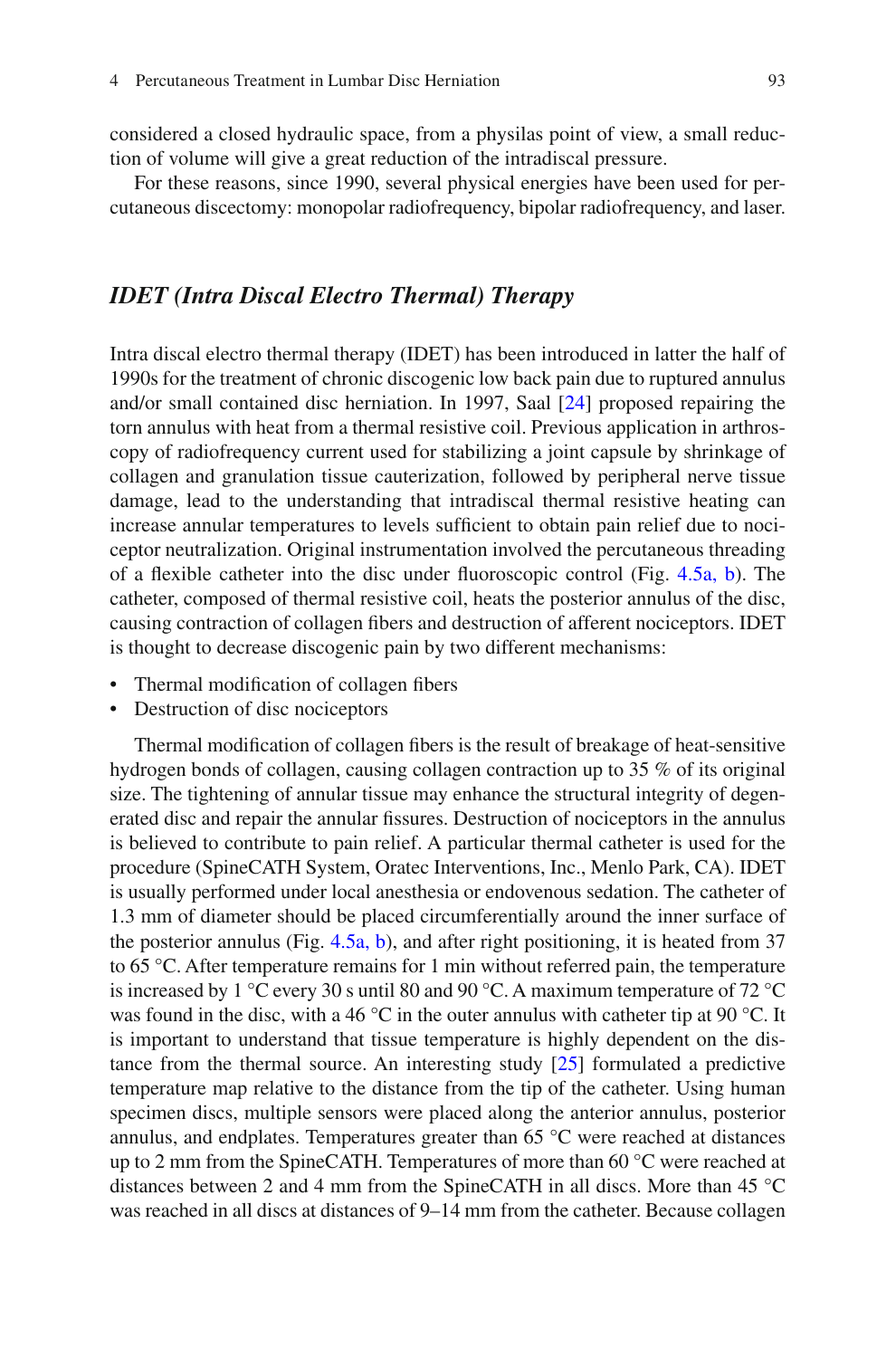<span id="page-11-0"></span> **Fig. 4.5** ( **a** ) SpineCATH System inserted into the disc under fluoroscopic control (lateral view). (**b**) SpineCATH System inserted into the disc under fluoroscopic control (anteroposterior view)



denaturation it is considered to take place between 60 and 65  $\degree$ C, sufficient denaturation thresholds are achieved within 2 and 4 mm from the SpineCATH.

# **Indications**

- Age of patients 18–50 years
- Chronic low back pain that does not respond to at least 6 months of conservative therapy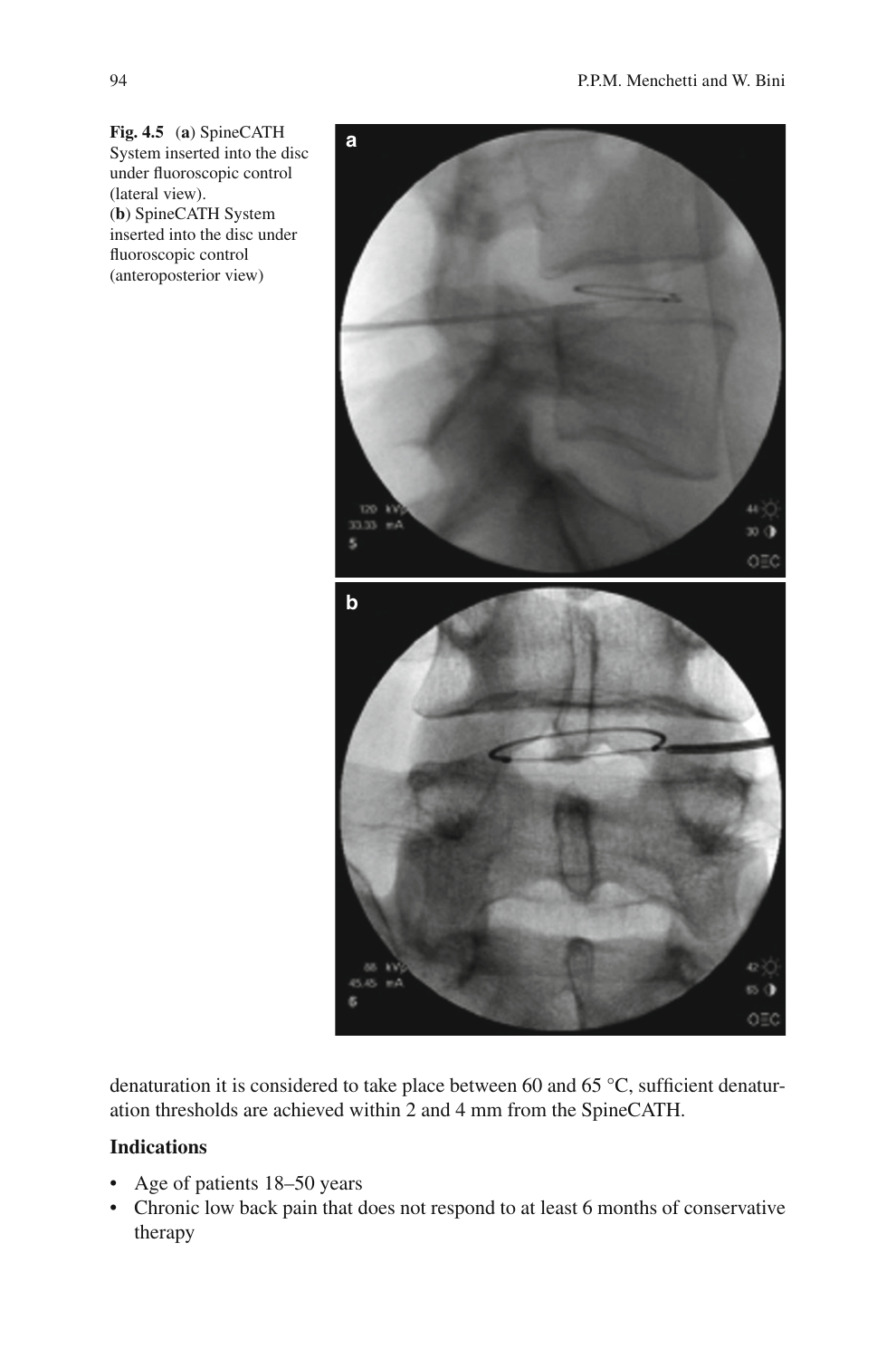#### 4 Percutaneous Treatment in Lumbar Disc Herniation

- Prevalence of low back pain compared to leg pain
- Increasing of low back pain in standing or sitting position
- Normal disc height on lateral X-ray
- Contained disc herniation on MRI or CT scan not obliterating more than 30 % of spinal canal

After the operation, the patient might experience a significant increase in pain. Significant pain relief may take 8–12 weeks, with healing process reaching its peak 4 months after the procedure. In general, patients can return to heavy physical works after 4 months. A gradual increase in daily activities is recommended and a lumbar brace should be worn in the first 6 weeks. Results, in case of proper indication and appropriate selection of cases, are satisfied in 70 % of cases [\[ 24](#page-21-0) ]. In summary, IDET is a safe procedure for patients with chronic lumbar discogenic back pain and with proper cases selection could be considered prior to the more aggressive surgical option such as fusion or disc replacement.

 It must be stressed that IDET should be used in chronic low back pain treatment and not for relief of leg pain.

### *Nucleoplasty (Coblation)*

 Introduced in 2000, nucleoplasty seems to be the natural evolution of IDET. Because of the strict indications related to the prevalence of chronic low back pain and the surgical difficulties in the management of the catheter, there has not been a large diffusion of IDET. Coblation (controlled ablation) technology involves transmitting radio waves through a specially dedicated catheter called PercDCWand™ (ArthroCare® Spine, Sunnyvale, CA) (Fig. [4.6](#page-13-0) ). The procedure generates a unique low-temperature plasma field in order to obtain a controlled ablation, avoiding the risks of thermal injury to vertebral end plates and surrounding tissues. By using bipolar radiofrequency, the instrument creates a series of channels into the disc by tissue ablation and coagulation, with a temperature between 40 and 70 °C. The tissue is broken down to low molecular weight gases that exit through the 17-gauge introducer needle. The plasma zone has approximately 1 mm radius, and about 1 cc of disc material is removed after creating six channels. Bipolar radiofrequency coagulation during withdrawal of the SpineWand™ denatured the adjacent collagen and proteoglycan within the nucleus for volume and pressure reduction. In the outer part of the channel there were viable cells. A total energy of 120 V is generated at the tip of the wand with a tip temperature of  $50-70$  °C. In this manner, a plasma field is created at the tip of highly energized particles resulting in molecular dissociation of the disc material directly in front of the tip. During the procedure, a channel is created from the posterolateral to the anterolateral annulus. On withdrawal, the coagulation mode is 60 V energy and a tip temperature of 70  $^{\circ}$ C. One millimeter from the catheter tip are 50 °C for coagulation and 40° for ablation. The nuclear tissue is ablated using bipolar radiofrequency energy with high voltage (100–300 V) and with a frequency of 120 KHz. This current creates a plasmatic field thickness of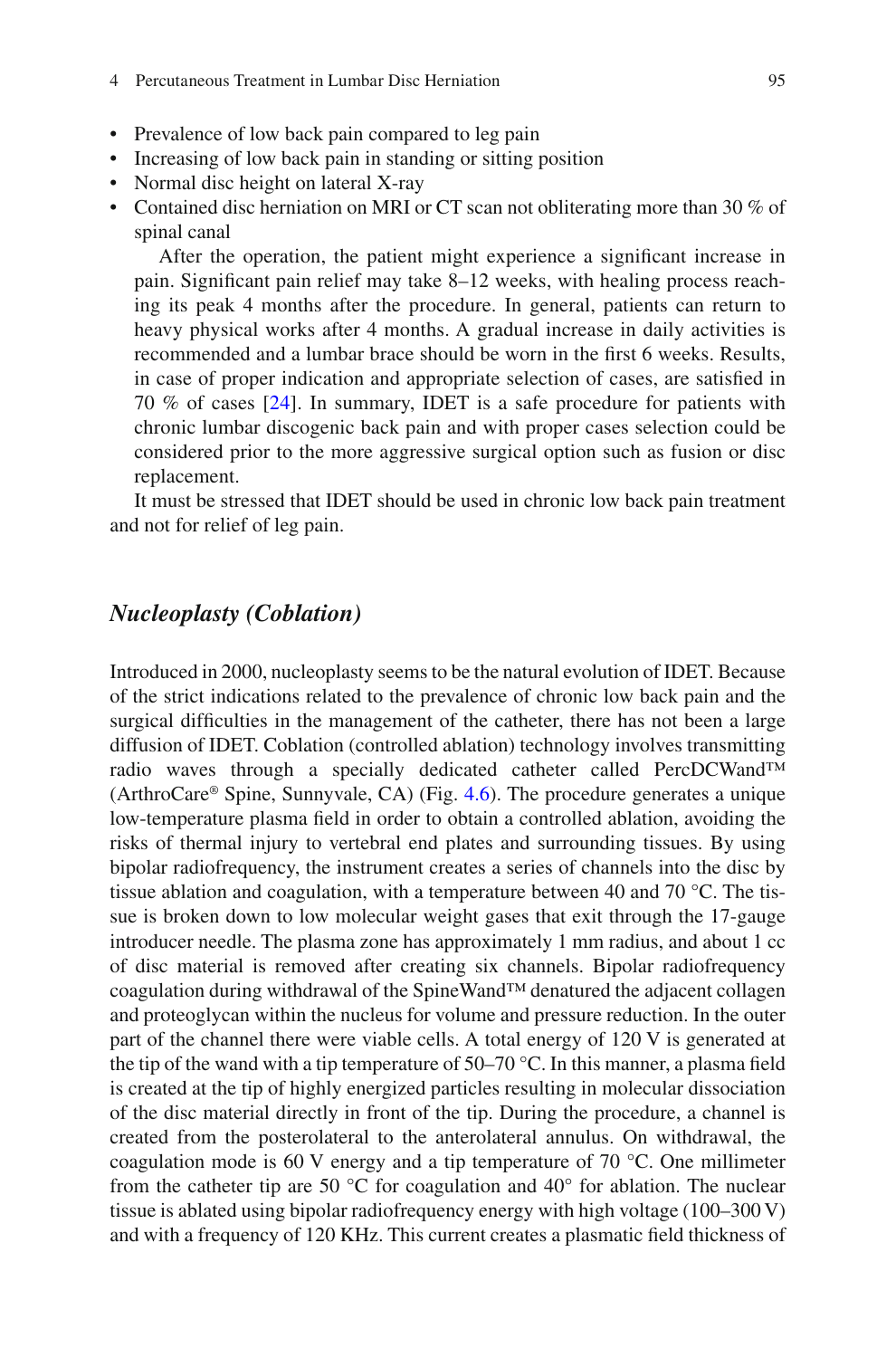<span id="page-13-0"></span>

**Fig. 4.6** (a) PercDCWand ™ (ArthroCare® Spine) inserted into 19 G needle. (b, c) Plasma field action created by PercDCWand™

approximately  $75 \mu m$ , composed of ionized particles that have sufficient energy to break the organic molecular connections in the disk nucleus tissue and to vaporize thus this tissue.

Biochemical modification after the procedure has been found in the disc, with a reduction of interleukin-1 (associated with disc degeneration) and an increase of interleukin-8 (associated with tissue vascularization). Bipolar radiofrequency coagulation during withdrawal of the SpineWand™ denatured the adjacent collagen and proteoglycan within the nucleus for additional volume and pressure reduction.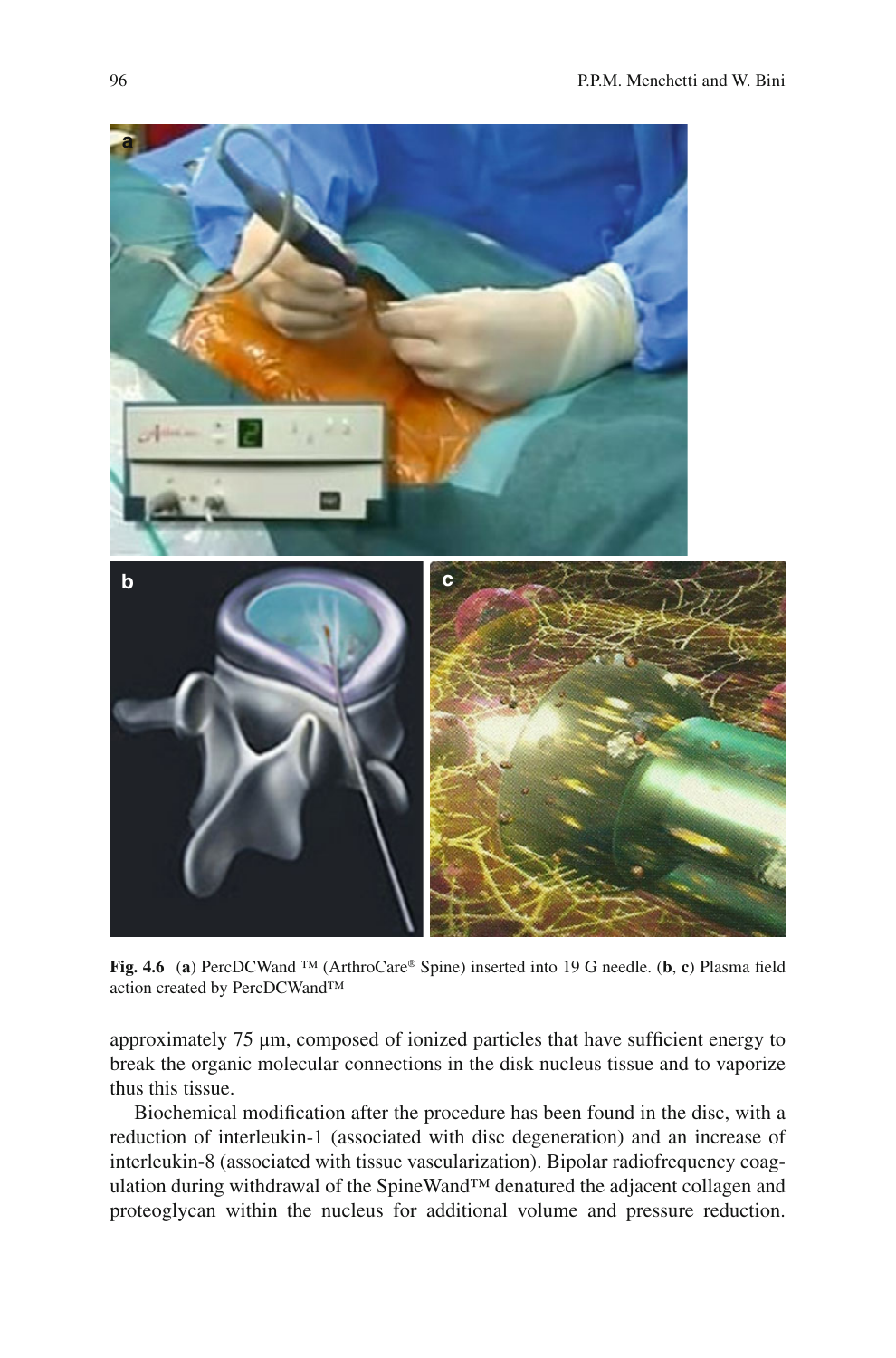On either side of the channel created, viable cells have been found on histologic studies, and any chance of structural damage to the endplates was minimal  $[26]$ .

 The procedure is performed under local anesthesia and/or endovenous sedation. Under fluoroscopic control, a 17-gauge needle is introduced into the disc through a posterolateral access. The needle is used as cannula for the Spine Wand™. For disc decompression, usually six channels are created at 2, 4, 6, 8, 10 and 12 o'clock, all extending in an anteromedial direction from the posterolateral annulus. The six channels decompress a cone-shaped area of nucleus. Potential complications include dysesthesia (worsening pain temporarily on the needle entry side in 10 %), nerve damage (rare), bleeding, and infection. Patients usually are discharged the same day of the procedure and allowed unlimited walking, standing, or sitting, but are not to perform any bending, lifting, or stooping. Return to work is allowed after 7 days, and usually physical therapy for lumbar stabilization is started 3 weeks after the procedure. To ensure a successful outcome, a proper preoperative evaluation combined with clinical history and imaging is mandatory. Physical examination has to show nerve root irritation with a positive straight leg raising, but a positive cross straight leg raising indicating an extruded disc or a non-contained disc herniation does not indicate coblation. MRI should demonstrate that the nuclear material is less than 50 % of the anteroposterior diameter of the thecal sac space and a narrowing of the disc does not exist.

#### **Indications**

- Patients age 20–55 years
- Prevalence of radicular pain on low back pain, nonresponding to at least 8 weeks conservative therapy
- Contained disc herniation on MRI and/or CT scan
- Disc height on lateral X-ray >75 %

 Exclusion criteria included noncontained disc herniation, massive rupture of the annulus on MRI, disc height on lateral X-ray  $\leq 50$  %, and spinal canal stenosis. Excellent or good results are reported in about 70  $\%$  of cases [27]. However, in the most of cases the evaluation included only VAS (visual analogue scale), and it could be advisable to perform other investigations. From the above considerations, lumbar nucleoplasty becomes an alternative to conventional disc surgery. It is essential that the procedure is performed by experienced doctors with proper indications. In conclusion, there have been no major blood vessel injuries or permanent damage to the disc and supporting structures resulting in significant possible narrowing of the disc space or spinal instability following nucleoplasty.

### *Percutaneous Laser Discectomy*

The word *laser* is an acronym for Light Amplification (by) Stimulated Emission (of) Radiation. In 1958, Schawlow and Townes published *Infrared and Optical Masers*, in the attempt to create a device for studying molecular structure, and extending their research from microwaves to infrared spectrum, they focused the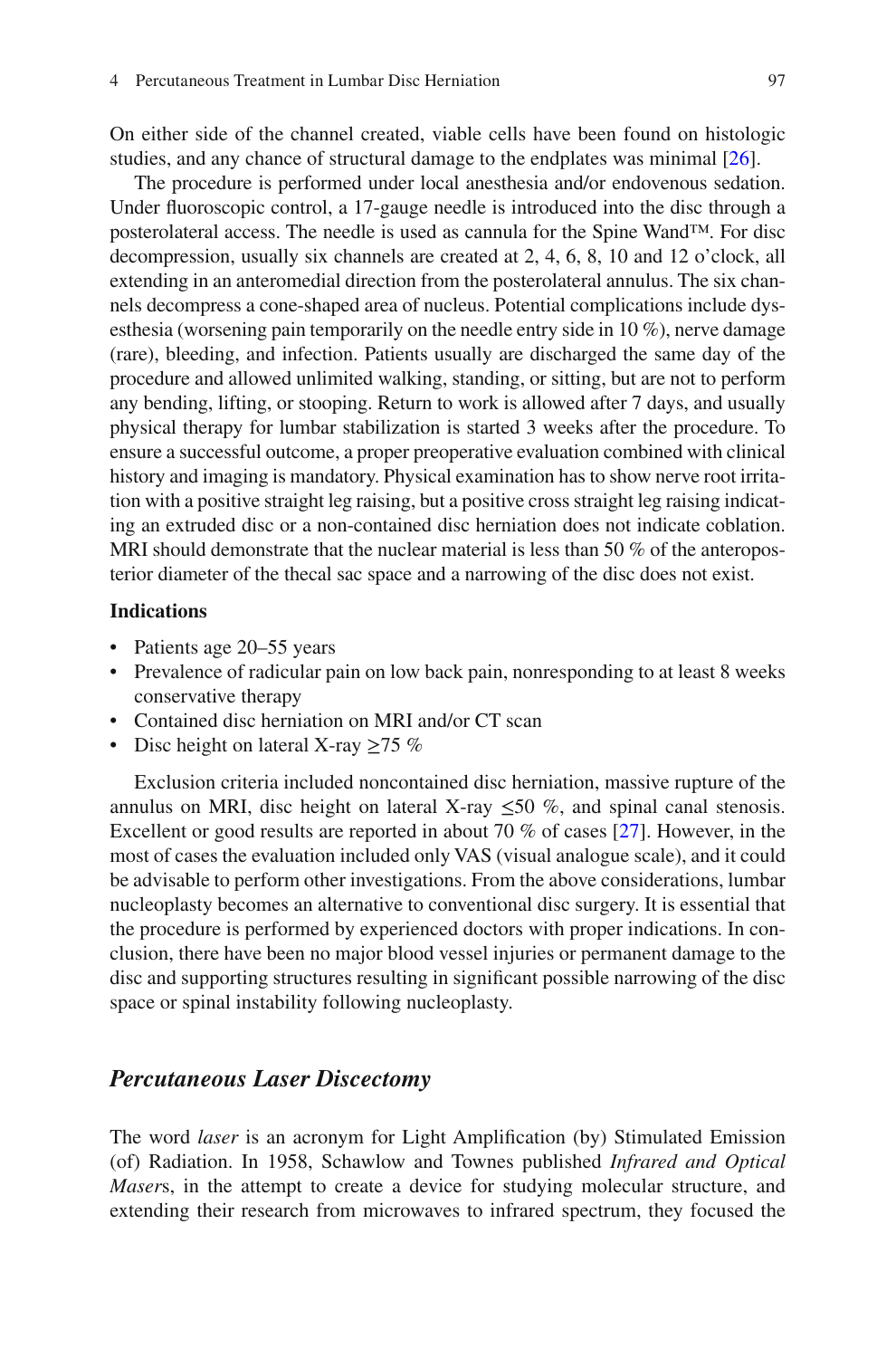shorter wavelengths. In 1960, a patent was granted for the laser. The Stimulated Emission of Radiation can be obtained by external stimulation of gas  $(CO<sub>2</sub> -$  carbon dioxide laser, CO – carbon monoxide laser, excited dimer – employed in ophthalmology), of solid (Nd:YAG – neodimium:YAG laser, Ho:YAG – holmium:YAG laser, Er:YAG – erbium:YAG laser, KTP – titanium and potassium phosphate) or a semiconductor (diode laser). Each laser has a respective specific wavelength in the emission of the energy, depending on the stimulated medium (gas, solid, semiconductor). Since 1960, laser has been used in ophthalmology, urology, vascular surgery, plastic surgery, and neurosurgery. Because of the characteristics of laser energy – high intensity, monochromatic, coherence, focusing – the high-intensity energy can be concentrated in a tissue with minimal leakage. The interaction between laser and the biologic tissue is determined both from the physical property of laser energy, such as wavelength, the mode of energy emission (continuous or pulsed), the time of energy emission, power energy, and the physiologic characteristics of the tissue, such as absorption, dispersion, and energy conduction in the treated tissue. From the above considerations, using the same laser energy and depending on the parameters employed, several effects can be obtained in the treated tissue – coagulation, vaporization, and thermal ablation.

Asher  $[28]$  was among the first investigators to use the carbon dioxide  $(CO<sub>2</sub>)$  and ND:YAG – neodimium YAG laser in neurosurgery. He applied to lumbar discs, the laser experience in the treatment of the tumors in the brain with hemostasis and vaporization. Using different lasers  $(CO_2, Nd: YAG, KTP)$ , a vaporization of the treated tissue was obtained, with a decompression of the herniated nucleus polposus [ 29 ]. Absorption of nucleus polposus is overlapping to avascularized biological tissues, with a peak absorption in the ultraviolet spectrum (wavelength 200– 300 nm) and in the infrared (wavelength 750–10,000 nm). Peak absorption is the water absorption of the water contained in the intervertebral disc. Considering the above- mentioned evaluations, the most commonly used lasers for disc decompression and vaporization were Nd:YAG (neodimium:YAG) and Ho:YAG (holmium:YAG). The Nd:YAG laser wavelength is 1,064 nm, and by applying 1,000 J energy on the intervertebral disc, intradiscal pressure decreases by more than 50  $\%$  [30]. The Ho:YAG laser wavelength is 2,100 nm and the high water disc content peak absorption, increasing the temperatures in the adjacent tissues, needs to be applied under endoscopic irrigation control. The action of Ho:YAG laser in the disc is due to both vaporization and shrinkage (like a pneumatic mallet).

 At the end of 1990, diode laser (wavelength 940–980 nm) was introduced in order to have the same Nd:YAG effects, but with improved handling and emission stability. Moreover, peak water disc content at 980 nm is five times more than at 1,064 nm (Nd:YAG laser wavelength), permitting application of energy with less dispersion on surrounding tissues and reducing the complication rate. The diode 980 nm laser contact fibers (400  $\mu$ m) can be inserted into the disc through a 21-gauge needle (0.7 mm diameter) and the emission mode (pulsed) is able to concentrate linear energy on a few square millimeters with no damage to surrounding tissues. Percutaneous laser disc decompression and nucleotomy is based on a reduction of volume in a closed hydraulic space, resulting in a great drop in pressure. Because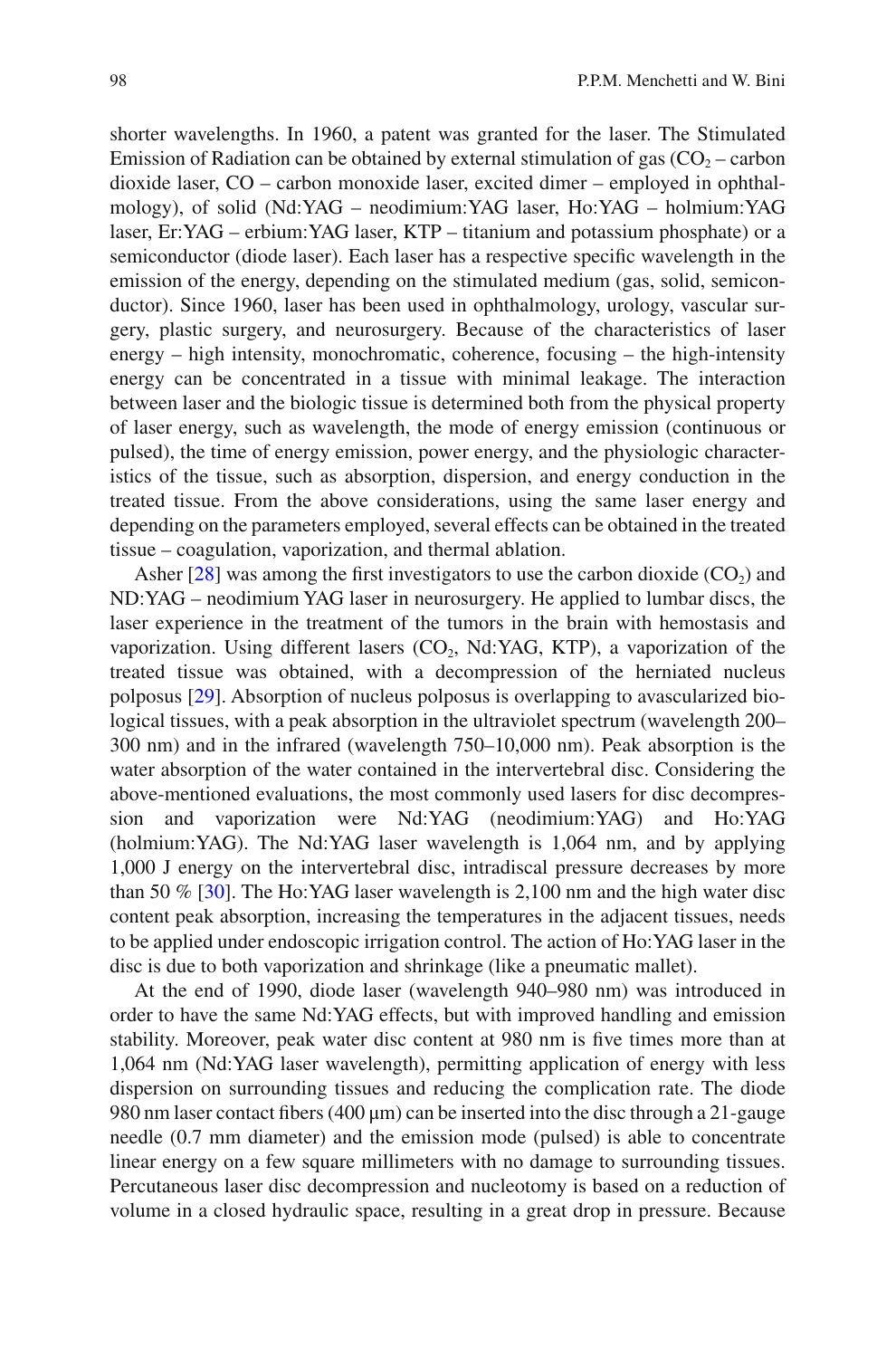

 **Fig. 4.7** Diode laser 980 nm (Biolitec, Germany)

water is the major component of the intervertebral disc and in disc herniation pain is caused by the disc protrusion pressing against the nerve root, vaporizing and shrinking the nucleus pulposus leads to immediate decompression of the nerve root [ 31, 32]. Since its first application [ 33], several types of lasers (Nd:YAG 1,064 nm, 1,320 nm; KTP 532 nm; CO<sub>2</sub> 10.6 mm; Ho:YAG 2,100 nm; diode 940 nm, 810 nm) have been employed over the years.

 We believe that 980 nm is the optimal wavelength for laser disc decompression and nucleotomy because 980 nm is ten times more absorbent than 810 nm and five times more absorbent than 1,064 nm, requiring less laser energy, which implies less heat diffusion in surrounding tissues. Moreover 980 nm is easier to handle (Fig. 4.7), permitting a better use in different surgical cases.

 Percutaneous laser disc decompression and nucleotomy have been performed worldwide on more than 40,000 patients. The most commonly used lasers were KTP 532 nm, Ho:YAG 2,100 nm, and Nd: YAG 1,064 nm. Their combined success rate (excellent/good to fair) according to the Macnab and Oswestry score was more than 80 %, with a complication rate of less than  $1.5\%$  [34–36]. In order to obtain a good result it is important not only to properly select patients but also to carefully choose the laser. We believe the diode 980 nm to be the best and most advanced laser in the treatment of disc herniation with optimal water absorption. Because 980 nm is ten times more absorbent than 810 nm and five times more absorbent than 1,064 nm, requiring less laser energy, it implies less heat diffusion in surrounding tissues and no undesirable side effects. A first introduction of diode 940 nm in disc herniation treatment was performed in 1998 by Hellinger [37] in a prospective randomized study versus Nd: YAG 1,064 nm. The overall success rate (90 %) confirmed the proper use of diode in order to decompress the nerve root in disc herniation. Nakai et al. [38] also confirmed, in an experimental study with a diode 810 nm, that diode is less aggressive in the surrounding tissue, preserving the end plate and the vertebral body from any damage. No secondary changes on the intervertebral disc and adjacent vertebral body after diode laser disc irradiation were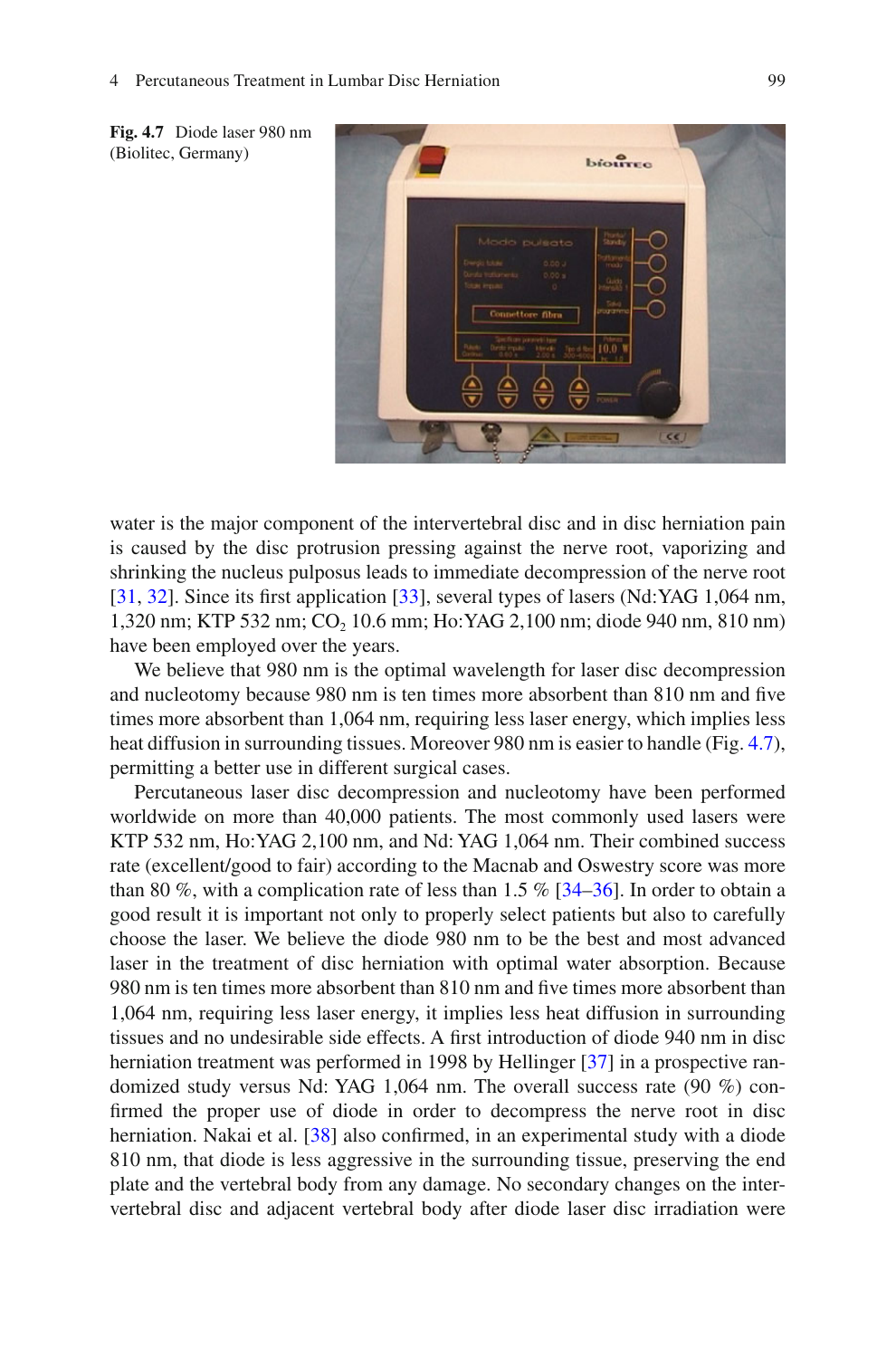detected. Experimental studies performed both on human and specimen lumbar discs using the diode laser 980 nm showed an absorption of laser light of 90.27 % in the disc and a retraction of about 55 % on 2.7 mm of the tissue after laser treatment [39].

### **Indications**

- 1. Radicular pain persisting more than 6 months (even associated with paresthesia and reduced muscular strength), resistant to conservative therapy (rest, antiinflammatory medicine, physical therapy)
- 2. Contained disc herniation on CT-Scan or MRI
- 3. Disc height >30 %.

 Absolute contraindications include noncontained disc herniation, sequestration, mild lumbar spinal stenosis, and periradicular scar following previous surgery.

 The procedure is normally performed under local anesthesia and endovenous sedation. Under C-arm control or CT scan guidance, a 21 G needle (0.8 mm) is inserted into the disc and the disposable fiber optic  $(360 \,\mu\text{m})$  advances into the disc. Under CT scan guidance it is possible to visualize both the nerve root and the needle (Fig. [4.8](#page-18-0) ). Few complications have been reported in literature:

- Problems following puncture of the disc: nerve root damage has been reported in 0.46 % [40], compared to nerve root damage following microdiscectomy – up to 8 %.
- Hematoma: after repeated puncture attempts, psoas hematoma has been recorded in 1.7 %  $[41]$  versus 1 % reported in open spinal surgery.
- Intraabdominal injuries: the incidence of abdominal injuries, including vessels and ureter, was  $1$  in  $3,000$  cases  $[42]$ .
- Infections: an intradiscal abscess was observed after percutaneous laser disc decompression and nucleotomy  $[43]$  in more than 3,000 lumbar cases, corresponding to previous reported incidence [28, 44, 45].
- Neurological complications: in lumbar cases, four cases of deteriorations have been detected of preexisting footdrops and in six cases a temporary weakness of muscles was observed. Other authors  $[40]$  reported five nerve root injuries in more than 3,000 patients. In open procedures of lumbar spine, neurological complications have been reported at  $2 \% [46]$ .
- Damage to endplates: as a result of heat damage, there have been described lesions to the endplates following the Nd:YAG laser [47, 48], but no instabilities were found  $[43, 44]$ .

 In conclusion, the introduction of nonendoscopic percutaneous laser disc decompression and nucleotomy with Nd:YAG laser and diode laser 940–980 nm [\[ 47](#page-22-0) ] has brought the contained disc herniation treatment to a new level of quality. The published advantages of intradiscal laser treatment include percutaneous minimally invasive option, small caliber of instruments (less than 1 mm), documented reduction of intradiscal pressure, low rate of complications of less than 1 %, and no spinal instability.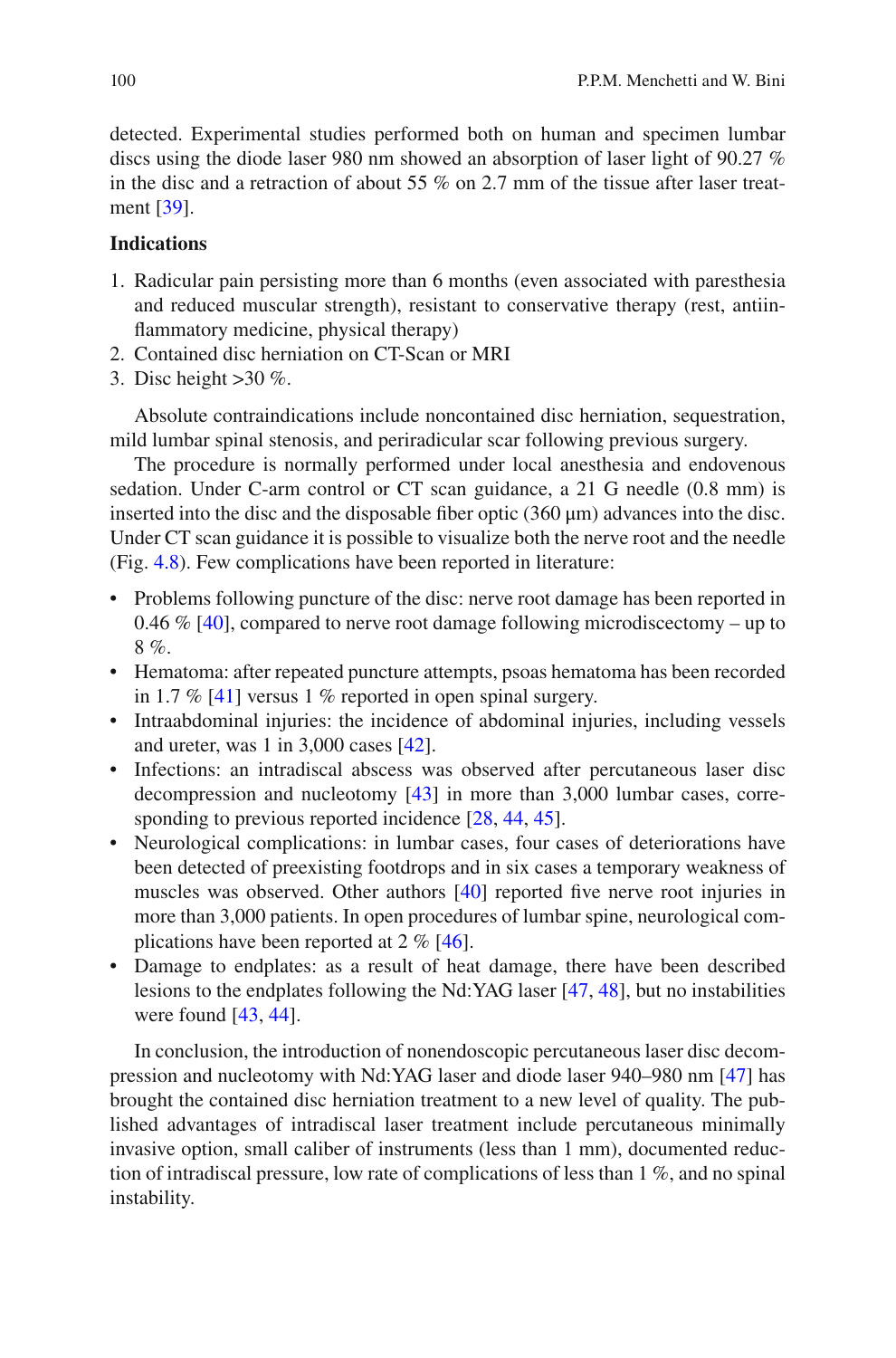<span id="page-18-0"></span>

 **Fig. 4.8** ( **a** , **b** ) Percutaneous laser disc decompression and nucleotomy under CT scan guidance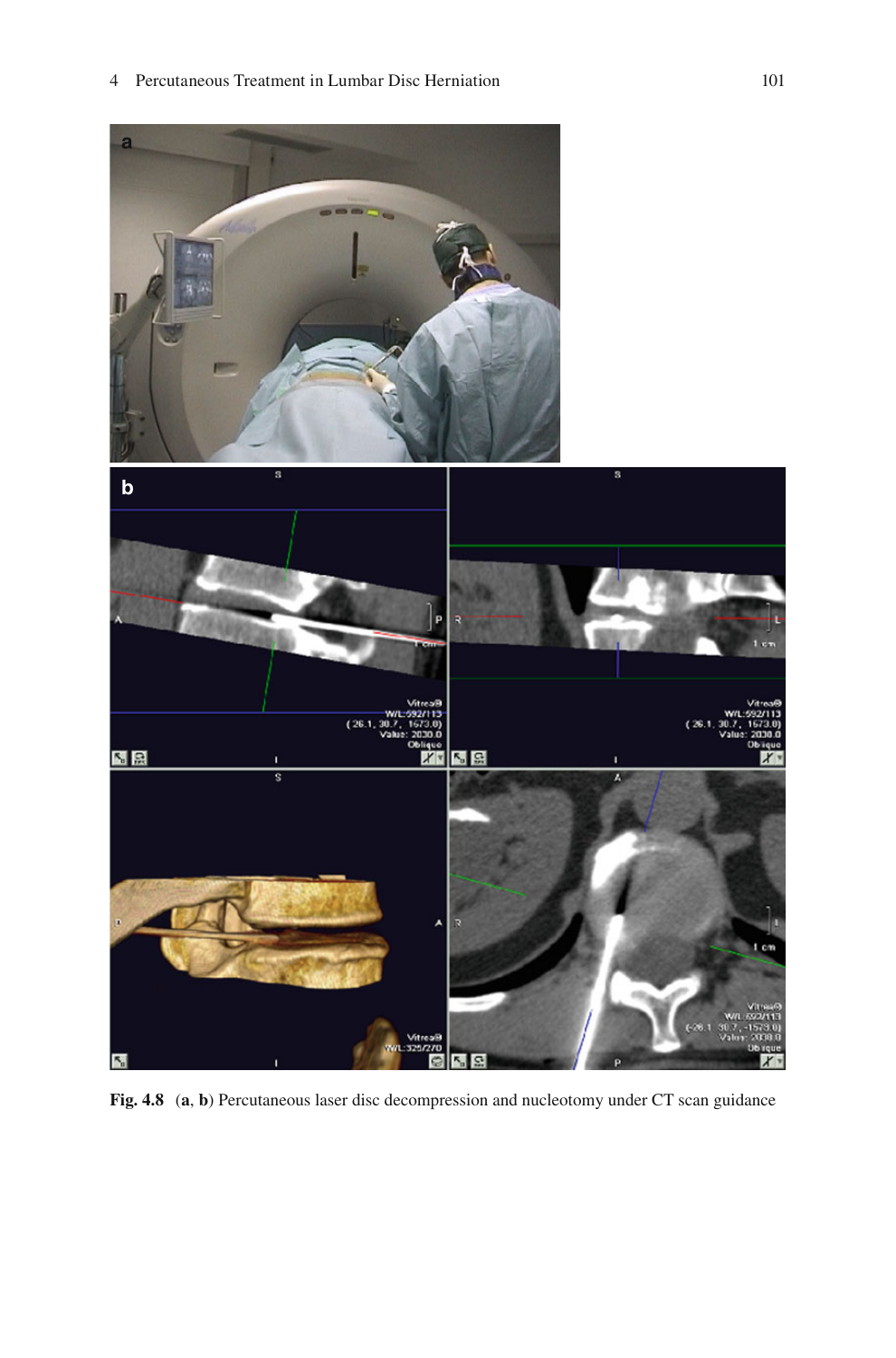### *Hydrodiscectomy*

 In 2003, a percutaneous procedure was developed using a high-speed water stream to remove herniated disc. This technique generates a power equivalent to energy procedures (radiofrequency, laser) without heating the surrounding tissues. The SpineJet® Hydrosurgery System (HydroCision, Inc., Billerica, MA, USA) (Fig. 4.9 ), using high-pressure fluidjet technology, has been adapted for percutaneous disc herniation removal. The SpineJet® System jets saline fluid with high velocity (900 km/h) to cut, ablate, and evacuate the disrupted disc materials safely, quickly, and efficiently. Using a cadaver model, it has been demonstrated that the SpineJet® XL (a similar disposable handpiece with SpineJet® MicroResector) removed nearly 96 % more nucleus pulposus from the posterior contralateral region compared to conventional instruments.

With local anesthesia, under fluoroscopic A-P and L-L control, a guide needle is inserted into the disc, then a dilator is inserted over the needle, and finally the introducer cannula is advanced over the dilator to the correct level. After the removal of the dilator and needle, the SpineJet Micro-Resector® is inserted through the access cannula to remove the protruded disc materials and decompress the nerve root. During the procedure the surgeon must constantly evaluate the exact position of each instrument under continuous fluoroscopic control, in order to avoid penetrating the ALL (anterior longitudinal ligament) and avoiding a dangerous bleeding. The procedure is indicated in contained disc herniation, with radicular pain more severe than low back pain, resisting to at least 6 months of conservative therapy, without spondilolysthesis and spinal stenosis. Preliminary results [49, 50] are interesting and it could be considered an alternative to percutaneous surgical techniques using energy, permitting avoidance of the potential complication resulting from heat damage to intradiscal structures and surrounding tissues.



 **Fig. 4.9** The SpineJet® Hydrosurgery System (HydroCision, Inc.) ( **a** ) high velocity irrigation system and evacuation of disrupted disc ( **b** ) dedicated instrumentation for hydrodiscectomy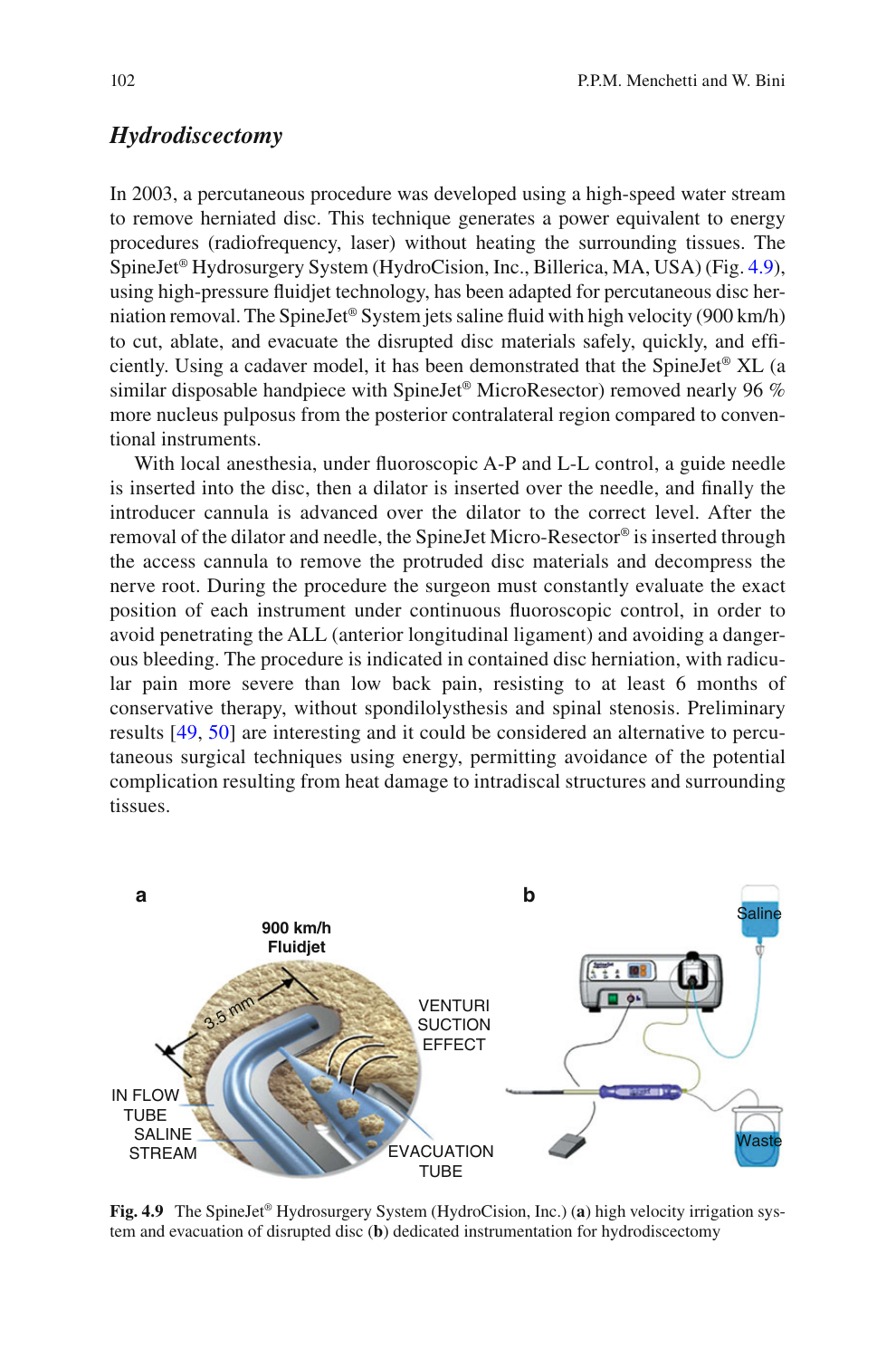# <span id="page-20-0"></span> **Conclusion**

 In conclusion, the history of minimalism in spinal medicine and surgery has moved forward in great leaps. In the last 30 years, magnetic resonance imaging has been able to investigate the spinal canal, opening the field to several advances in nonoperative pain management, including CT scan-guided treatments. Arthroscopic monitoring introduced by Kambin [20] advanced the percutaneous safety of minimally invasive surgery in disc herniation treatments. Ergonomics for spinal disorders, including restorative surgical care for intervertebral disc shock absorption, flexibility, and stability, permits management of the degenerative cascade in several steps, maintaining spinal segment motion and preserving the integrity of the vertebral joint.

 Thus, today, minimally invasive spinal surgery often replaces open surgery. Procedures are safe, less traumatic, and well accepted by the patients because of day hospitalization, minimal blood loss, early mobilization, and fast recovery. Moreover, many elderly patients can be successfully treated avoiding general anesthesia and reducing postoperative complications related to surgical wounds, infection rate, and surgical pain. All the percutaneous procedures in disc herniation treatment and the relative results are strictly connected to the right indication. Only contained disc herniation without neurological deficits, resistant to at least 6 months of conservative therapy, should be managed and successfully treated.

 Preserving spinal stability, tissue sparing, avoiding the spinal canal, and reducing bleeding, scar formation, and postoperative complications are the main benefits of the percutaneous treatments of disc herniation. In addition, the treatment does not preclude open surgery in case of failure.

### **References**

- 1. Smith L. Enzyme dissolution of nucleus polposus in humans. JAMA. 1964;18:137–43.
- 2. Williams RW. Microlumbar discectomy: a conservative surgical approach to the virgin herniated disc. Spine. 1978;3:175–82.
- 3. Hijikata S, et al. Percutaneous nucleotomy. A new treatment method for lumbar disc herniation. J Toden Hosp. 1975;5:5–13.
- 4. Onik G, Helms CA, Ginsburg L, et al. Percutaneous lumbar discectomy using a new aspiration probe. Am J Neuroradiol. 1985;6:290–6.
- 5. Friedman WA. Percutaneous discectomy. An alternative to chemonucleolysys. J Neurosurg. 1983;13:542–7.
- 6. Sheppered J, James S, Leach B. Percutaneous disc surgery. Clin Orthop. 1989;238:43–8.
- 7. Asher PW. Application of the laser in neurosurgery. Lasers Surg Med. 1986;2:91–7.
- 8. Yonezawa T. Percutaneous nucleotomy: an anatomic study of the risk of root injury. Spine. 1990;15:1175–85.
- 9. Troussier B. Percutaneous intradiscal radio-frequency thermocoagulation. Spine. 1995; 20:1713–8.
- 10. Smith L. Chemonucleolysis. Clin Orthop. 1969;67:72–80.
- 11. Shah NH, Dastgir N, Gilmore MFX. Medium to long-term functional outcome of patients after chemonucleolysis. Acta Orthop Belg. 2003;69(4):346–9.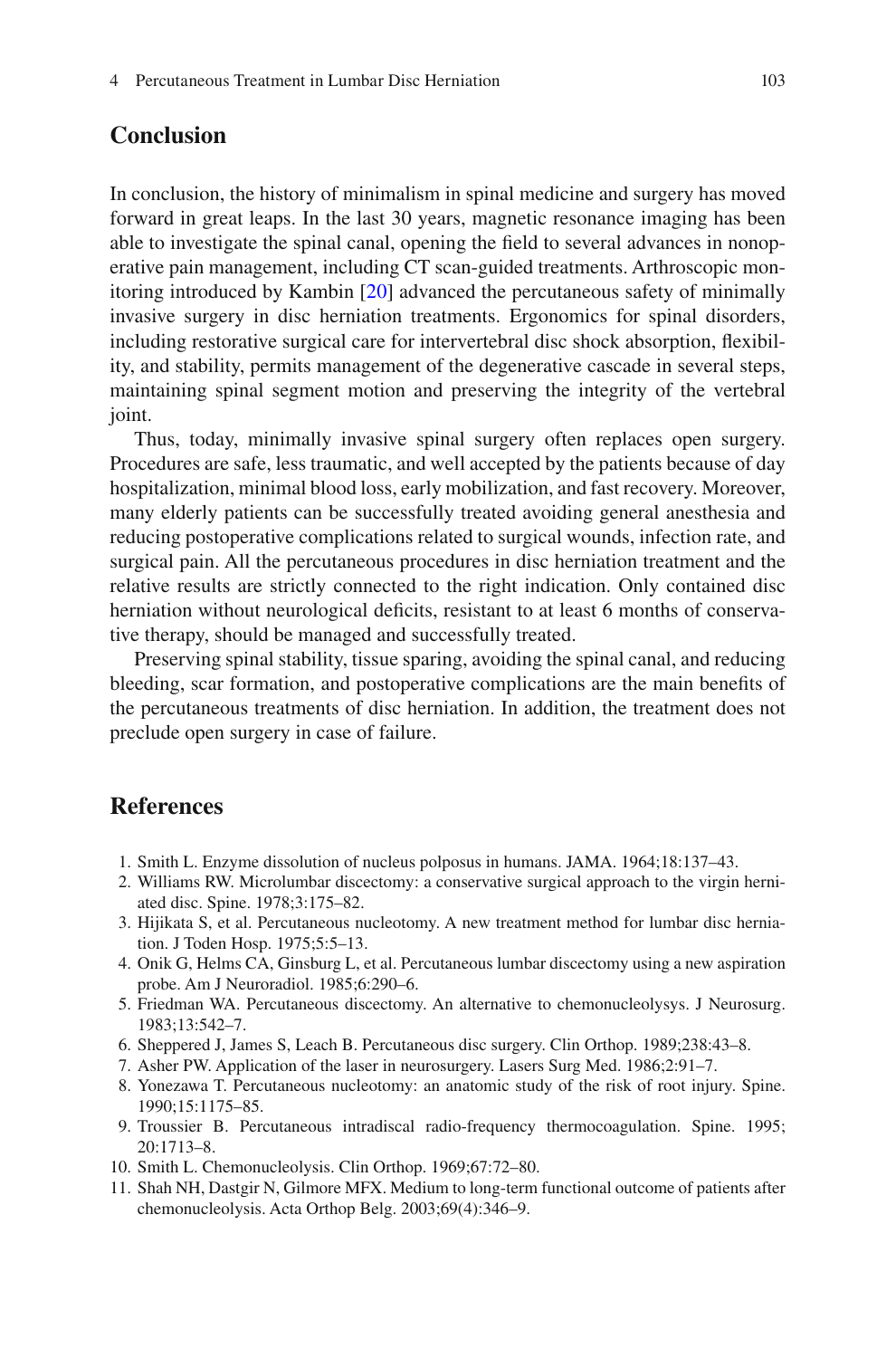- <span id="page-21-0"></span> 12. Simmons JE, Nordby EJ, Hadjipavlou AG. Chemonucleolysys. The state of the art. Eur Spine J. 2001;10(3):192–202.
- 13. Onik G, Mooney V, Maroon JC, et al. Automated percutaneous discectomy: a prospective multi-institutional study. Neurosurgery. 1990;26:228–33.
- 14. Hijikata S, Yamagishi M, Nakayama T, et al. Percutaneous nucleotomy: a new treatment method for lumbar disc herniation. J Toden Hosp. 1975;5:39–42.
- 15. Dullerud R, et al. In: di Postacchini F, Percutaneous Treatments, Postacchini F, Mayer HM, editor. Lumbar disc herniation. New York: Springer Wien; 1999. p. 403–8.
- 16. Rezaian SM, Ghista DN. Percutaneous discectomy: technique, indications, and contraindications, 285 cases and results. J Neurol Orthop Med Surg. 1995;16:1–6.
- 17. Chatterjee S, Foy PM, Findlay GF. Report of a controlled clinical trial comparing automated percutaneous lumbar discectomy and microdiscectomy in the treatment of contained lumbar disc herniation. Spine. 1995;20(6):734–8.
- 18. Onik G, Mooney V, Helms C, et al. Automated percutaneous discectomy: a prospective multiinstitutional study. Neurosurgery. 1990;28:226–32.
- 19. Hijikata S. Percutaneous nucleotomy. A new concept technique and 12 years' experience. Clin Orthop Relat Res. 1989;238:9–23.
- 20. Kambin PK. Posterolateral percutaneous lumbar discectomy and decompression: arthroscopic microdiscectomy. In: Kambin PK, editor. Arthroscopic microdiscectomy: minimal intervention in spinal surgery. Baltimore: Urban & Schwarzenberg; 1991. p. 67–100.
- 21. Yeung AT, Yeung CA. Advances in endoscopic disc and spine surgery: foraminal approach. Surg Technol Int. 2003;XI:253–61.
- 22. Mayer H, Brock M. Percutaneous endoscopic discectomy. Surgical technique and preliminary results compared to microsurgical discectomy. J Neurosurg. 1993;78:216–25.
- 23. Destandau J. A special device for endoscopic surgery of lumbar disc herniation. Neurol Res. 1999;21(1):39–42.
- 24. Saal JA, Saal JS. Intradiscal electrothermal treatment for chronic discogenic low back pain: a prospective outcome study with a minimum 2 year follow-up. Spine. 2002;27:966–74.
- 25. Bono CM, Iki K, Jalota A, et al. Temperatures within the lumbar disc and endplates during intradiscal electrothermal therapy: formulation of a predictive temperature map in relation to distance from the catheter. Spine. 2004;29:1124–31.
- 26. Singh V, Piryani C, Liao K, et al. Percutaneous disc decompression using coblation (nucleoplasty) in the treatment of chronic discogenic pain. Pain Physician. 2002;5:250–9.
- 27. Sharps L, Isaac Z. Percutaneous disc decompression using nucleoplasty. Pain Physician. 2002;5:121–6.
- 28. Asher PW. Perkutane Bandscheibengehandlung mit verschiedenen Lasern. In: Laser in medicine. Heidelberg: Springer; 1995. p. 165–9.
- 29. Danaila L, Pascu ML. Lasers in neurosurgery. Bucharest: Ed. Ac.Romane; 2001. p. 543–54.
- 30. Choy DSJ, Altman P. Fall of intradiscal pressure with laser ablation. Spine. 1993;7(1):23–9.
- 31. Case RBC, Choy DS, Altman P. Intervertebral disc pressure as a function of fluid volume infused. J Clin Laser Med Surg. 1985;13:143–7.
- 32. Choy DS, Ascher PW, Ranu HS, Alkaitis D, Leibler W, Altman P. Percutaneous laser disc decompression. A new therapeutic modality. Spine. 1993;18(7):939.
- 33. Asher PW. Application of the laser in neurosurgery. Lasers Surg Med. 1986;2:291–7.
- 34. Turgut A. Effect of Nd:YAG laser on experimental disc degeneration, part 2. Histological and MRI findings. Acta Neurochir. 1996;138:1355–61.
- 35. Tonami H, Yokota H, Nakagawa T, et al. Percutaneous laser discectomy: MRI findings within the first 24 hours after treatment and their relationship to clinical outcome. Clin Radiol. 1997;52(12):938–44.
- 36. Yonezawa T, Onomura T, et al. The system and procedures of percutaneous intradiscal laser nucleotomy. Spine. 1990;15(11):1175–85.
- 37. Hellinger J. Introduce of diode laser (940 nm) PLDN. Mediziert 2000;335–58